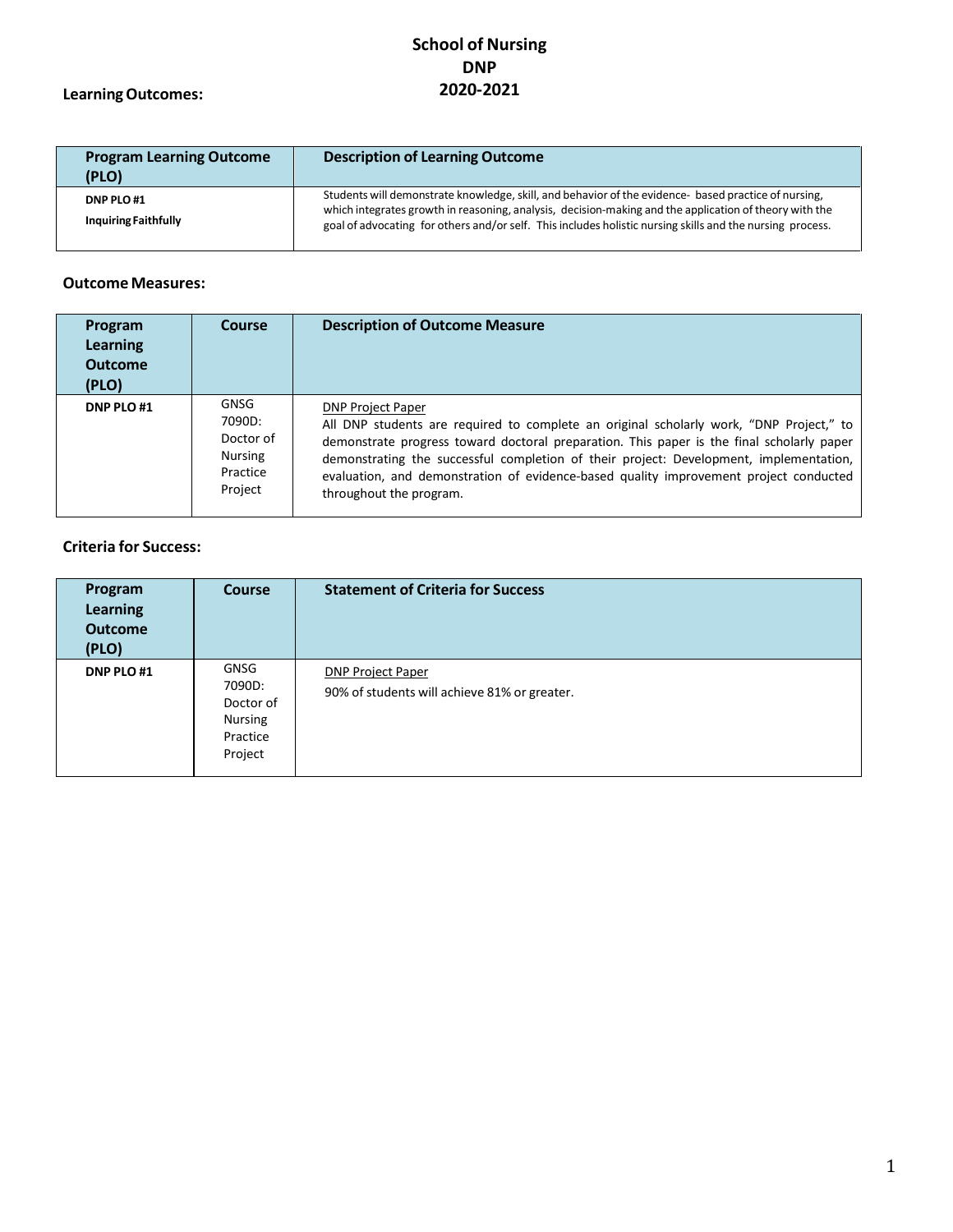- **1. SpecializedKnowledge**
- **2. Broad Integrative Knowledge**
- **3.** Intellectual Skills/Core Competencies
- **4. Applied and Collaborative Learning**
- **5.** Civic and Global Learning

## **LongitudinalData:**

| <b>AY</b> | Course    | N | <b>Students Meeting or Exceeding Success Criteria</b>                               | <b>Comments</b>                                                                                                                                     |
|-----------|-----------|---|-------------------------------------------------------------------------------------|-----------------------------------------------------------------------------------------------------------------------------------------------------|
| 2020-2021 | GNSG7090D |   | $100\%$ (1/1): One student who completed the DNP project<br>exceeded the benchmark. | 1 out of 2 enrolled students was<br>able to complete her project. The<br>other student is expected to<br>complete her project within six<br>months. |

## **Conclusions Drawn from Data:**

| <b>Program Learning</b><br><b>Outcome (PLO)</b> | <b>Conclusions Drawn from Data</b>                                                                                                                                                                                                                                                                                                                                                                                                                                                                                                                          |
|-------------------------------------------------|-------------------------------------------------------------------------------------------------------------------------------------------------------------------------------------------------------------------------------------------------------------------------------------------------------------------------------------------------------------------------------------------------------------------------------------------------------------------------------------------------------------------------------------------------------------|
| DNP PLO #1                                      | The student who completed the project is achieving the benchmark. Students are working on their<br>DNP projects from the beginning to the end of the program as they go through each development,<br>implementation, and evaluation process. In each of the 4 DNP Project courses (GNSG 7090 A-D), students<br>have gone through multiple rigorous rounds of drafting and revising the five chapters of the paper:<br>Introduction, Literature Review, Methods, Results, and Discussion. Thus, the final completed report is<br>scholarly and high-quality. |

## **Changesto be Made Based on Data:**

| <b>Program Learning</b><br><b>Outcome (PLO)</b> | Description of Changes to be Made Based on Data                                                                                                                                                                                                                                                                            |
|-------------------------------------------------|----------------------------------------------------------------------------------------------------------------------------------------------------------------------------------------------------------------------------------------------------------------------------------------------------------------------------|
| DNP PLO#1                                       | Continue to monitor-no changes to be made at this time.<br>Multiple barriers at personal and professional levels have been identified for the student who could<br>not complete the project on time. Identify students who need additional time and provide<br>individualized support from the early stage of the program. |

**Rubrics Used:** Attached at the end of this document GNSG 7090D- DNP Project Report Grading Rubric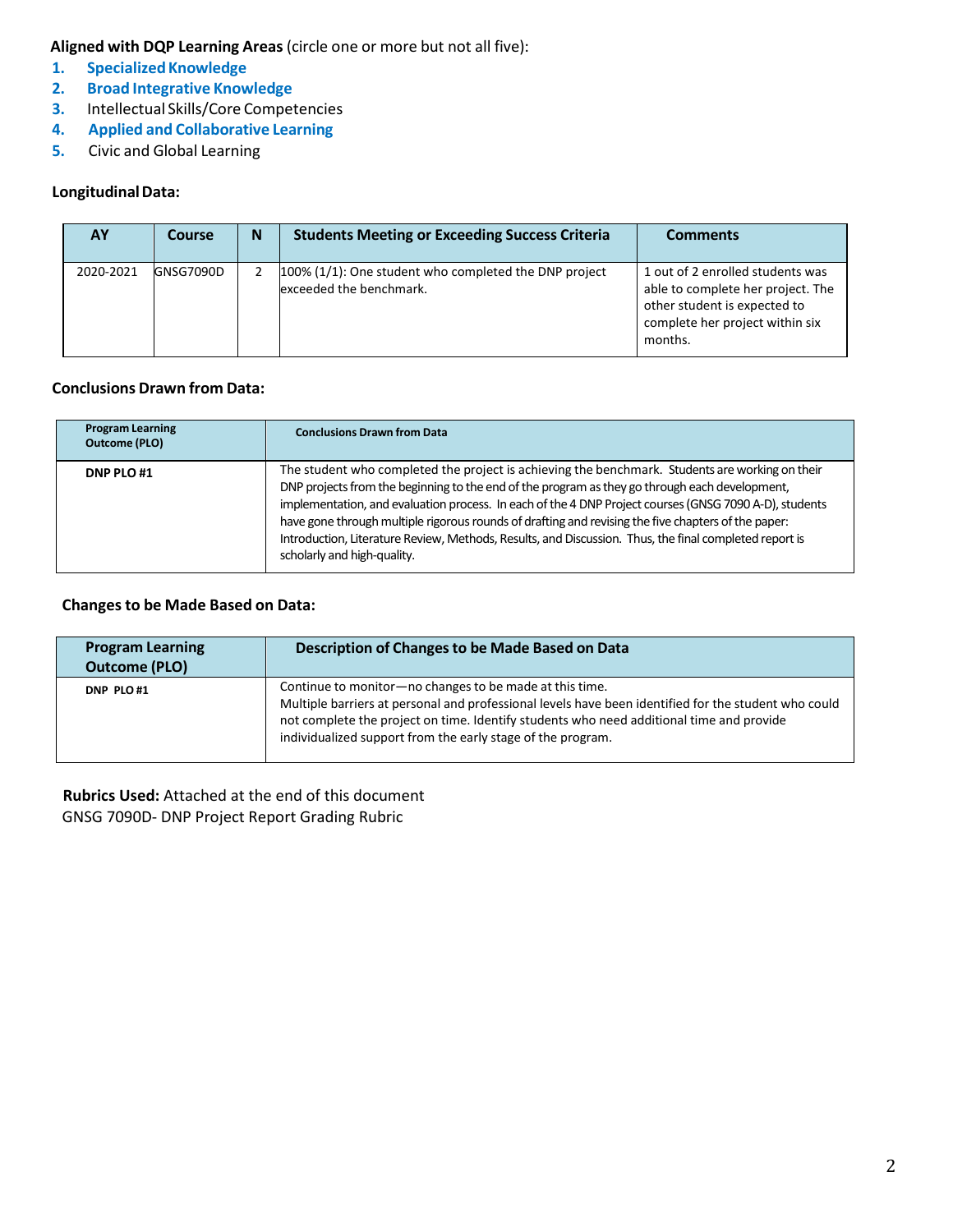## **LearningOutcomes:**

| <b>Program Learning Outcome</b><br>(PLO) | <b>Description of Learning Outcome</b>                                                                                                                                                                  |
|------------------------------------------|---------------------------------------------------------------------------------------------------------------------------------------------------------------------------------------------------------|
| <b>DNP PLO #2 Caring Faithfully</b>      | The student will embrace a calling to the ministry of compassionate care for all people in<br>response to God's grace, which aims to foster optimal health and bring comfort in suffering and<br>death. |

## **Outcome Measures:**

| Program<br>Learning<br><b>Outcome</b><br>(PLO) | <b>Course</b>                                                                    | <b>Description of Outcome Measure</b>                                                                                                                                                                                                                                                                                                                                |
|------------------------------------------------|----------------------------------------------------------------------------------|----------------------------------------------------------------------------------------------------------------------------------------------------------------------------------------------------------------------------------------------------------------------------------------------------------------------------------------------------------------------|
| DNP PLO #2                                     | GNSG 7080<br>Context of<br>Practice,<br>Population,<br>and Outcome<br>Management | <b>GNSG 7080 Final Project Description</b><br>Develop a written document that encompasses analysis and interpretations of the<br>following through the lens of a chosen model: A population health issues, policies,<br>social determinants of health, healthcare disparities, healthcare issues, and in-depth<br>exploration of preventive measures and components. |

## **Criteria for Success:**

| Program<br><b>Learning</b><br><b>Outcome</b><br>(PLO) | <b>Course</b>                                                                           | <b>Statement of Criteria for Success</b>                                            |
|-------------------------------------------------------|-----------------------------------------------------------------------------------------|-------------------------------------------------------------------------------------|
| DNP PLO#2                                             | <b>GNSG 7080</b><br>Context of<br>Practice,<br>Population,<br>and Outcome<br>Management | GNSG 7080 Final Project Description<br>90% of students will achieve 81% or greater. |

**Aligned with DQP Learning Areas**(circle one or more but not all five):

- 1. Specialized Knowledge
- **2.** Broad Integrative Knowledge
- **3.** Intellectual Skills/Core Competencies
- **4. Applied and Collaborative Learning**
- **5. Civic and Global Learning**

## **LongitudinalData:**

| <b>Students Meeting or Exceeding Success Criteria</b><br>Ñ<br><b>Comments</b><br>Coursel |  |
|------------------------------------------------------------------------------------------|--|
|------------------------------------------------------------------------------------------|--|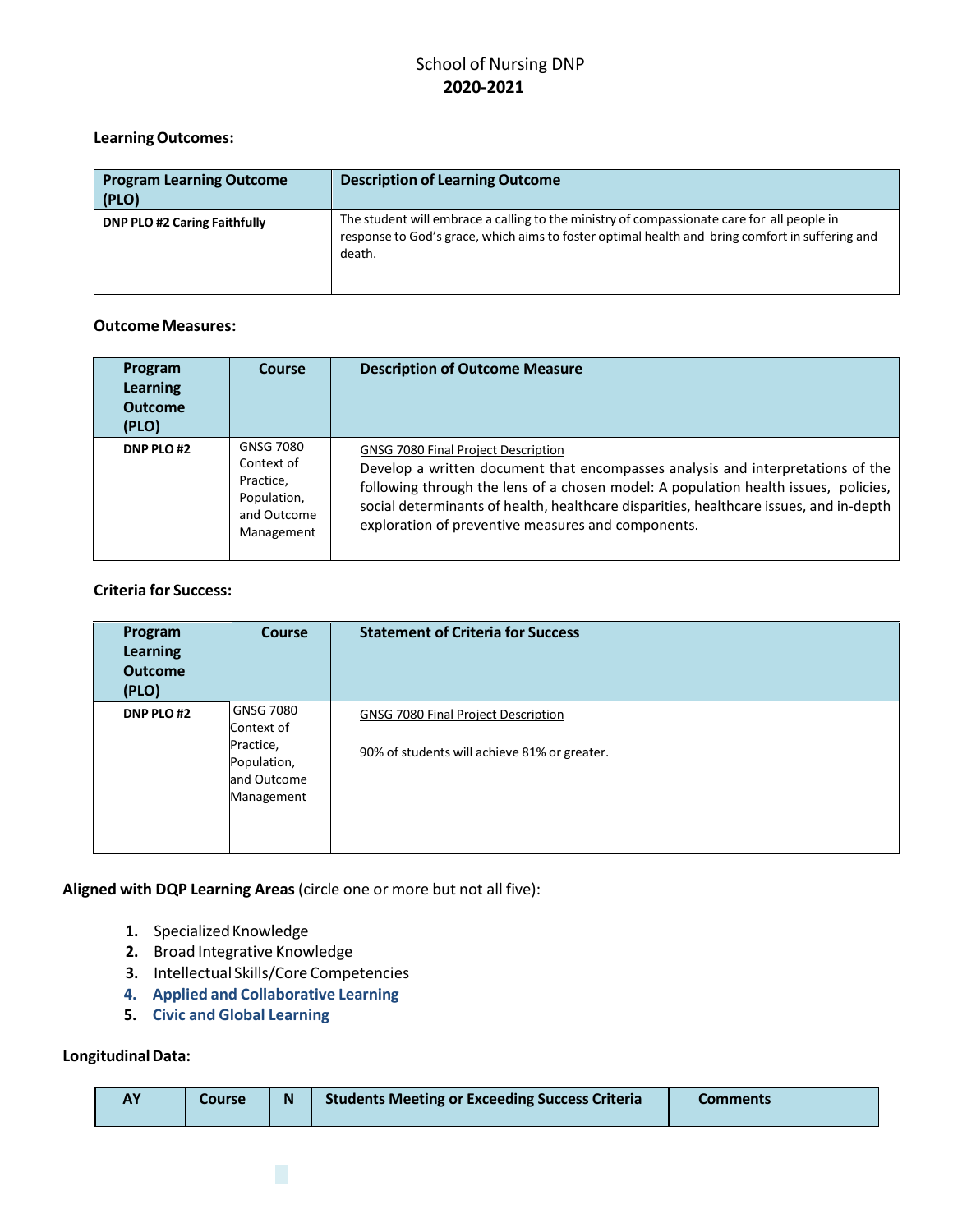| 2020-2021 | <b>GNSG 7080</b> | 100% of students (3/3) met the passing standard. | Overall, the average score was 46.3 |
|-----------|------------------|--------------------------------------------------|-------------------------------------|
|           | Context of       |                                                  | out of 50 (ranging from 45-47).     |
|           | Practice,        |                                                  |                                     |
|           | Population,      |                                                  | Standardized 4- point grading       |
|           | and Outcome      |                                                  | rubric (initial, emerging,          |
|           | Management       |                                                  | developing, and highly developed    |
|           |                  |                                                  | cariteria) was not used.            |
|           |                  |                                                  |                                     |

## **Conclusions Drawn from Data:**

| <b>Program Learning</b><br>Outcome (PLO) | <b>Conclusions Drawn from Data</b>                                                                                                                                                                                                                                                                                                                                                          |
|------------------------------------------|---------------------------------------------------------------------------------------------------------------------------------------------------------------------------------------------------------------------------------------------------------------------------------------------------------------------------------------------------------------------------------------------|
| DNP PLO #2                               | For Spring 2021, 100% of students met the passing standards. This assignment included assessing<br>6 specific content criteria: Project purpose, background, summary of proposal, healthcare<br>initiatives, implementation plan, and evaluation of project. However, it was somewhat difficult to<br>determine benchmark for 'developing' or 'highly developled' as a rubric was not used. |

# **Changesto be Made Based on Data:**

| <b>Program Learning</b><br><b>Outcome (PLO)</b> | Description of Changes to be Made Based on Data                                                                                                                                                                                                                                                                      |
|-------------------------------------------------|----------------------------------------------------------------------------------------------------------------------------------------------------------------------------------------------------------------------------------------------------------------------------------------------------------------------|
| DNP PLO#2                                       | Will revise the grading rubric as follows: (1) change the total score to 100 points; (2) convert grading<br>criteria to the School of Nursing rubric template using the current sections as delineated; (3) revise the<br>rubric criterion content for clarity; and (4) revise point distribution on the new rubric. |

**Rubrics Used:** Attached at the end of this document GNSG 7080 -Grading Rubric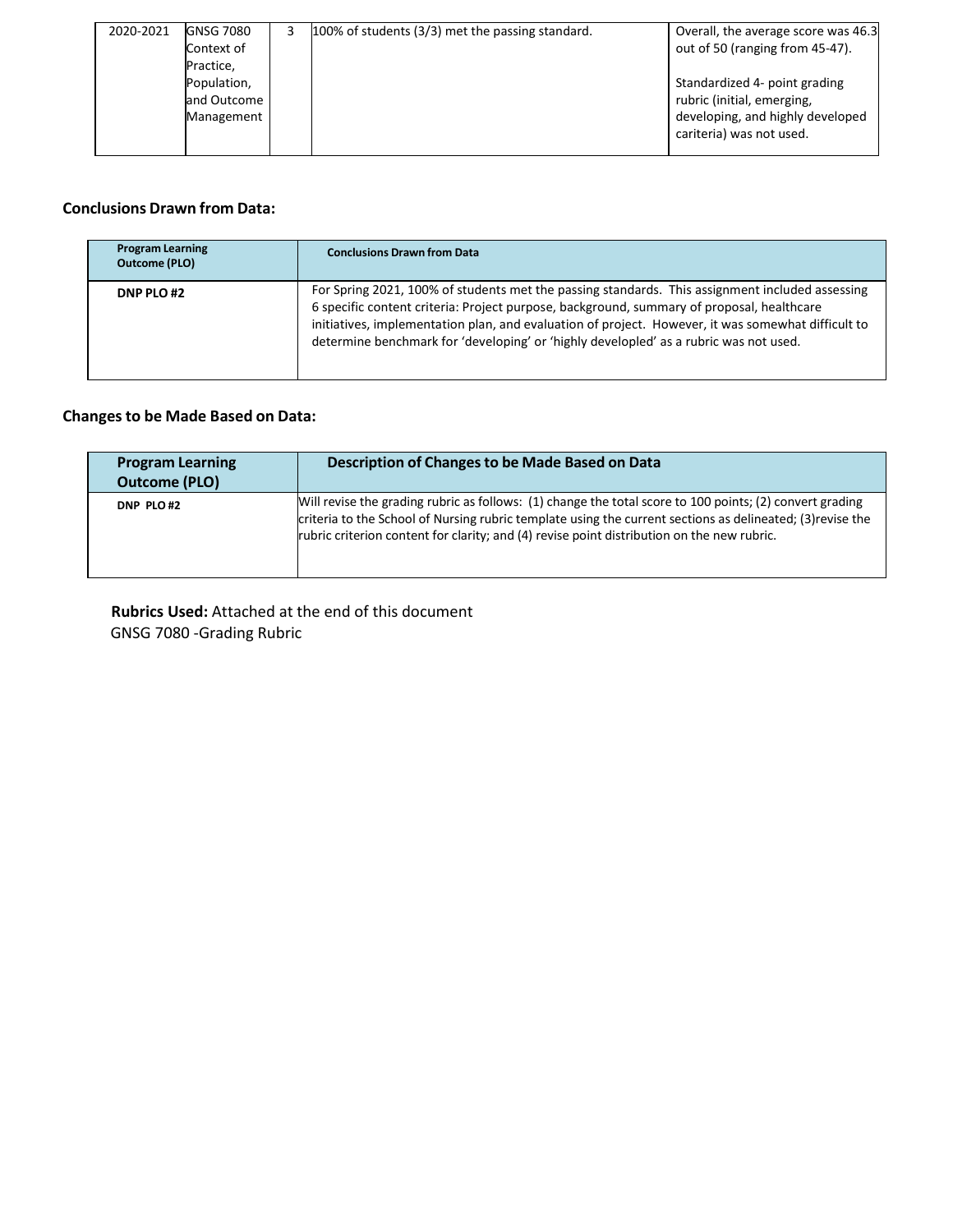# **LearningOutcomes:**

| <b>Program Learning Outcome</b><br>(PLO)     | <b>Description of Learning Outcome</b>                                                                                                                                                                                                                                                                                                     |
|----------------------------------------------|--------------------------------------------------------------------------------------------------------------------------------------------------------------------------------------------------------------------------------------------------------------------------------------------------------------------------------------------|
| DNP PLO#3<br><b>Communicating Faithfully</b> | The student will actively engage in the dynamic interactive process that is intrapersonal and<br>interpersonal with the goal of advocating for others and/or self. This includes effective,<br>culturally appropriate communication conveys information, thoughts, actions and feelings<br>through the use of verbal and nonverbal skills. |

## **Outcome Measures:**

| Program<br>Learning<br><b>Outcome</b><br>(PLO) | Course                                                           | <b>Description of Outcome Measure</b>                                                                                                                                                                                                                                                                                                                                                                                       |
|------------------------------------------------|------------------------------------------------------------------|-----------------------------------------------------------------------------------------------------------------------------------------------------------------------------------------------------------------------------------------------------------------------------------------------------------------------------------------------------------------------------------------------------------------------------|
| DNP PLO#3                                      | GNSG7090D:<br>Doctor of<br><b>Nursing</b><br>Practice<br>Project | Oral Presentation of the Final DNP Project Report<br>The oral presentation of the final DNP Project report occurs after near completion of the<br>written paper to the Project Team and faculty, followed by a question and answer (Q & A)<br>session. The student delivers a well-rehearsed 30-minute presentation that utilizes visual aids<br>and prompts that summarizes the highlights of each chapter of the project. |

| Program<br><b>Learning</b><br><b>Outcome</b><br>(PLO) | <b>Course</b>                                            | <b>Statement of Criteria for Success</b>                                                          |
|-------------------------------------------------------|----------------------------------------------------------|---------------------------------------------------------------------------------------------------|
| DNP PLO#3                                             | GNSG7090D<br>Doctor of<br>Nursing<br>Practice<br>Project | Oral Presentation of the Final DNP Project Report<br>90% of students will achieve 81% or greater. |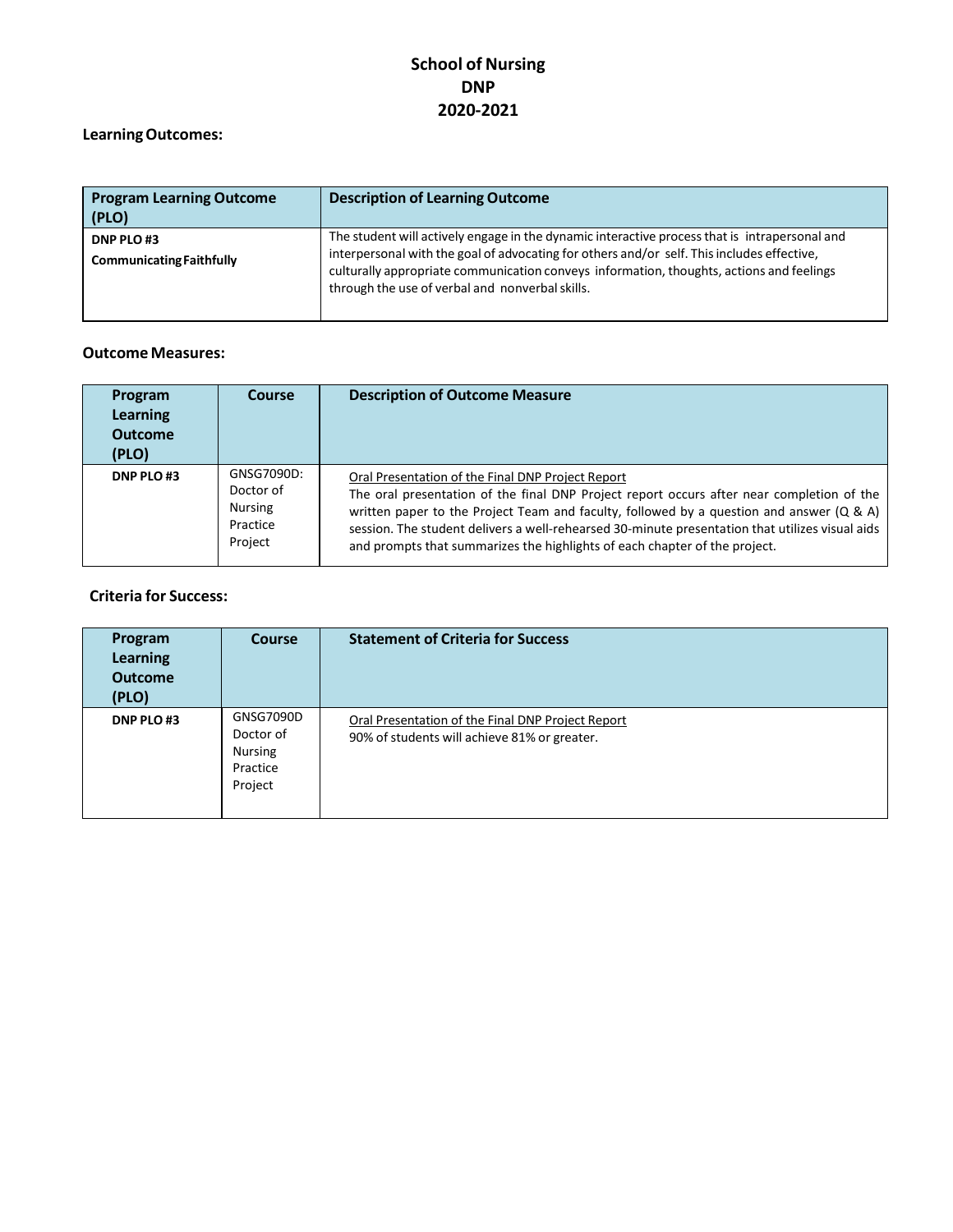- **1. Specialized Knowledge**
- 2. Broad Integrative Knowledge
- **2. Intellectual Skills/Core Competencies**
- **4. Applied and Collaborative Learning**
- **5.** Civic and Global Learning

#### **LongitudinalData:**

| AY        | Course                                                           | N | <b>Students Meeting or Exceeding Success Criteria</b>                                          | <b>Comments</b>                                                                                                                                                                            |
|-----------|------------------------------------------------------------------|---|------------------------------------------------------------------------------------------------|--------------------------------------------------------------------------------------------------------------------------------------------------------------------------------------------|
| 2020-2021 | GNSG7090D:<br>Doctor of<br><b>Nursing</b><br>Practice<br>Project |   | 100% (1/1): One student who completed and presented the<br>DNP project exceeded the benchmark. | 1 out of 2 enrolled students was<br>able to complete her project and<br>successfully defend her project.<br>The other student is expected to<br>complete her project within six<br>months. |

## **Conclusions Drawn from Data:**

| <b>Program Learning</b><br><b>Outcome (PLO)</b> | <b>Conclusions Drawn from Data</b>                                                                                                                                                                                                                                                                                                                                                                                                                                                                                                                                                                                                                                                                                                                                                      |
|-------------------------------------------------|-----------------------------------------------------------------------------------------------------------------------------------------------------------------------------------------------------------------------------------------------------------------------------------------------------------------------------------------------------------------------------------------------------------------------------------------------------------------------------------------------------------------------------------------------------------------------------------------------------------------------------------------------------------------------------------------------------------------------------------------------------------------------------------------|
| DNP PLO#3                                       | The student who successfully defended the project is achieving the benchmark. Students near completion<br>of the written projects are allowed to do oral defense in their last semester. The oral presentation is evaluated<br>based on their critical summary and synthesis of key points of each project chapter, including background,<br>evidence synthesis, methods, results, interpretation, and proposed areas of future research. Students also<br>discuss the significance of their scholarly work, implications for nursing practice, and sustainability plan<br>during the $Q \& A$ session. They are also evaluated their presentation skills, such as the organization and<br>professional quality of all visual aids. Overall, the student exceeded all grading criteria. |

## **Changesto be Made Based on Data:**

| <b>Program Learning</b><br><b>Outcome (PLO)</b> | Description of Changes to be Made Based on Data         |
|-------------------------------------------------|---------------------------------------------------------|
| DNP PLO#3                                       | Continue to monitor-no changes to be made at this time. |

**Rubrics Used:** Attached at the end of this document GNSG 7090D Final DNP Project Report: Oral Presentation Grading Rubric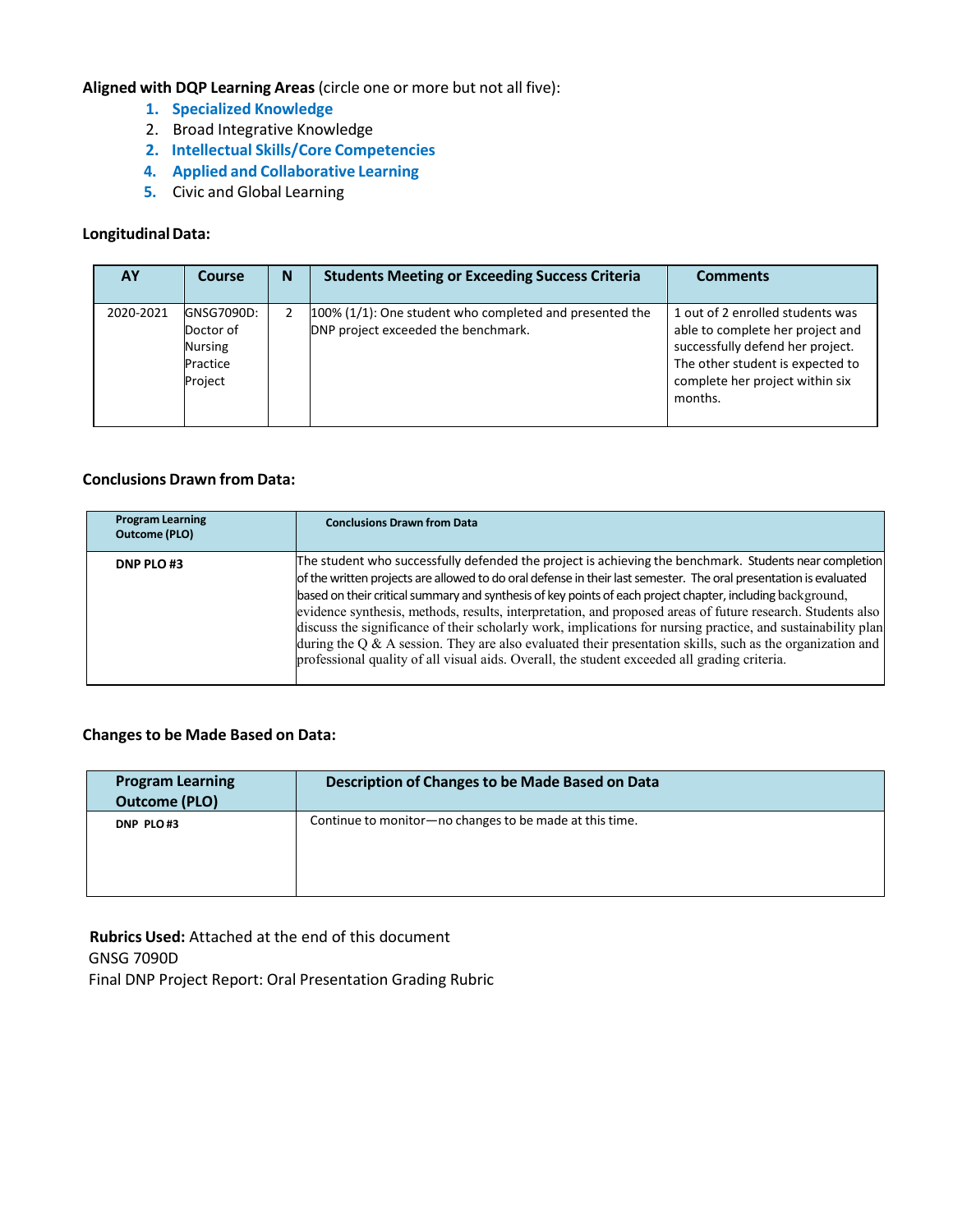# **LearningOutcomes:**

| <b>Program Learning Outcome</b><br>(PLO)         | <b>Description of Learning Outcome</b>                                                                                                                                                                                                                                                                                                                                                                                                                                                                                                     |
|--------------------------------------------------|--------------------------------------------------------------------------------------------------------------------------------------------------------------------------------------------------------------------------------------------------------------------------------------------------------------------------------------------------------------------------------------------------------------------------------------------------------------------------------------------------------------------------------------------|
| <b>BSN PLO #4</b><br><b>Following Faithfully</b> | Defined as claiming the challenge from Florence Nightingale that nursing is a "divine imposed<br>duty of ordinary work." The nursing student will integrate the ordinary work by complying with<br>and adhering to regulatory and professional standards (e.g. American Nurses Association (ANA)<br>Code of Ethics, the California Board of Registered Nursing (BRN), Scope of Nursing Practice, SON<br>Handbook). This includes taking responsibility, being accountable for all actions and treating<br>others with respect and dignity. |

## **Outcome Measures:**

| Program<br>Learning<br><b>Outcome</b><br>(PLO) | <b>Course</b>                           | <b>Description of Outcome Measure</b>                                                                                                                                                                      |
|------------------------------------------------|-----------------------------------------|------------------------------------------------------------------------------------------------------------------------------------------------------------------------------------------------------------|
| DNP PLO #4                                     | GNSG7040:<br>Writing for<br>Publication | Final Mansucript Draft<br>This assignment involves a manuscript preparation to disseminate the DNP project findings via<br>drafting a manuscript according to the author guidelines of a selected journal. |

| Program<br>Learning<br><b>Outcome</b><br>(PLO) | <b>Course</b>                           | <b>Statement of Criteria for Success</b>                                      |
|------------------------------------------------|-----------------------------------------|-------------------------------------------------------------------------------|
| DNP PLO #4                                     | GNSG7040:<br>Writing for<br>Publication | <b>Final Manuscript Draft</b><br>90% of students will achieve 81% or greater. |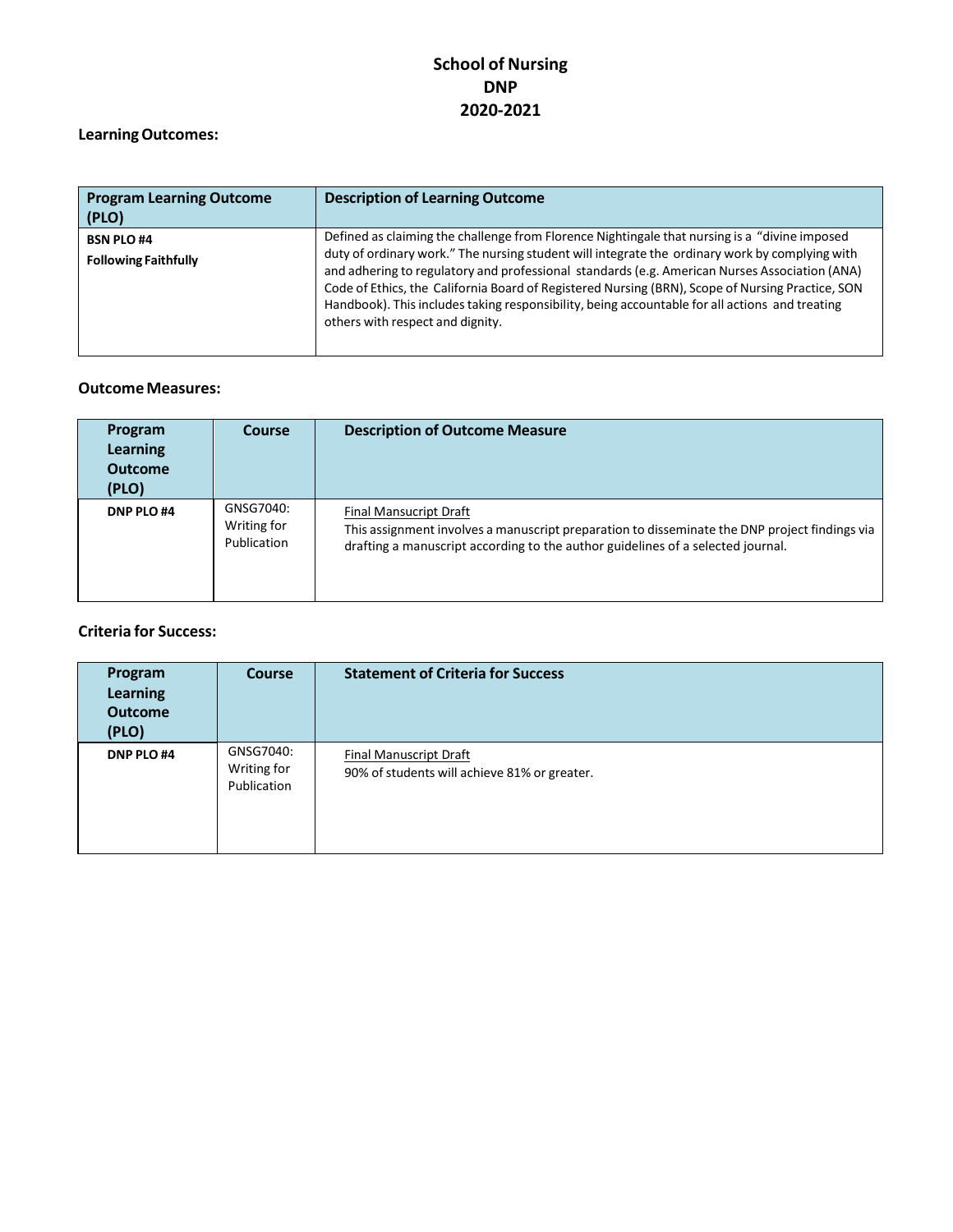- 1. Specialized Knowledge
- **2.** Broad Integrative Knowledge
- **3.** Intellectual Skills/Core Competencies
- **4. Applied and Collaborative Learning**
- **5.** Civic and Global Learning

## **LongitudinalData:**

| AY        | <b>Course</b>                                                    | N | <b>Students Meeting or Exceeding Success Criteria</b> | <b>Comments</b>                  |
|-----------|------------------------------------------------------------------|---|-------------------------------------------------------|----------------------------------|
| 2020-2021 | GNSG7090D:<br>Doctor of<br><b>Nursing</b><br>Practice<br>Project | 2 | 2/2 (100%) met the benchmark.                         | Overall, the average score 87.5. |

## **Conclusions Drawn from Data:**

| <b>Program Learning</b><br><b>Outcome (PLO)</b> | <b>Conclusions Drawn from Data</b>                                                                                                                                                                                                                                                                                                                                          |
|-------------------------------------------------|-----------------------------------------------------------------------------------------------------------------------------------------------------------------------------------------------------------------------------------------------------------------------------------------------------------------------------------------------------------------------------|
| DNP PLO #4                                      | One student did not follow the grading rubric with the missing title page and abstract for this<br>paper. Because her project was not completed at this point, her manuscript draft was from her<br>Chapter 1 and Ch 2 of her DNP Project Paper. Despite her extenuating family circumstance with<br>COVID-19 and death in the family, she still performed reasonably well. |

## **Changesto be Made Based on Data:**

| <b>Program Learning</b><br><b>Outcome (PLO)</b> | Description of Changes to be Made Based on Data                                                                                                                                                                                                                                                                                                                                                                                                  |
|-------------------------------------------------|--------------------------------------------------------------------------------------------------------------------------------------------------------------------------------------------------------------------------------------------------------------------------------------------------------------------------------------------------------------------------------------------------------------------------------------------------|
| DNP PLO#4                                       | Keep highlight final manuscript assignment overview in each week's module;<br>(1)<br>Emphasize the difference between Literature Review in DNP Project Paper and Literature Review<br>(2)<br>in a review paper. It requires a lot of critical reading and a solid understanding of how all studies<br>fit together and explains 'what it all matters and why it matters'.<br>Provide an actual sample article written for a review paper.<br>(3) |

**Rubrics Used:** Attached at the end of this document GNSG 7040 Manuscript Grading Rubric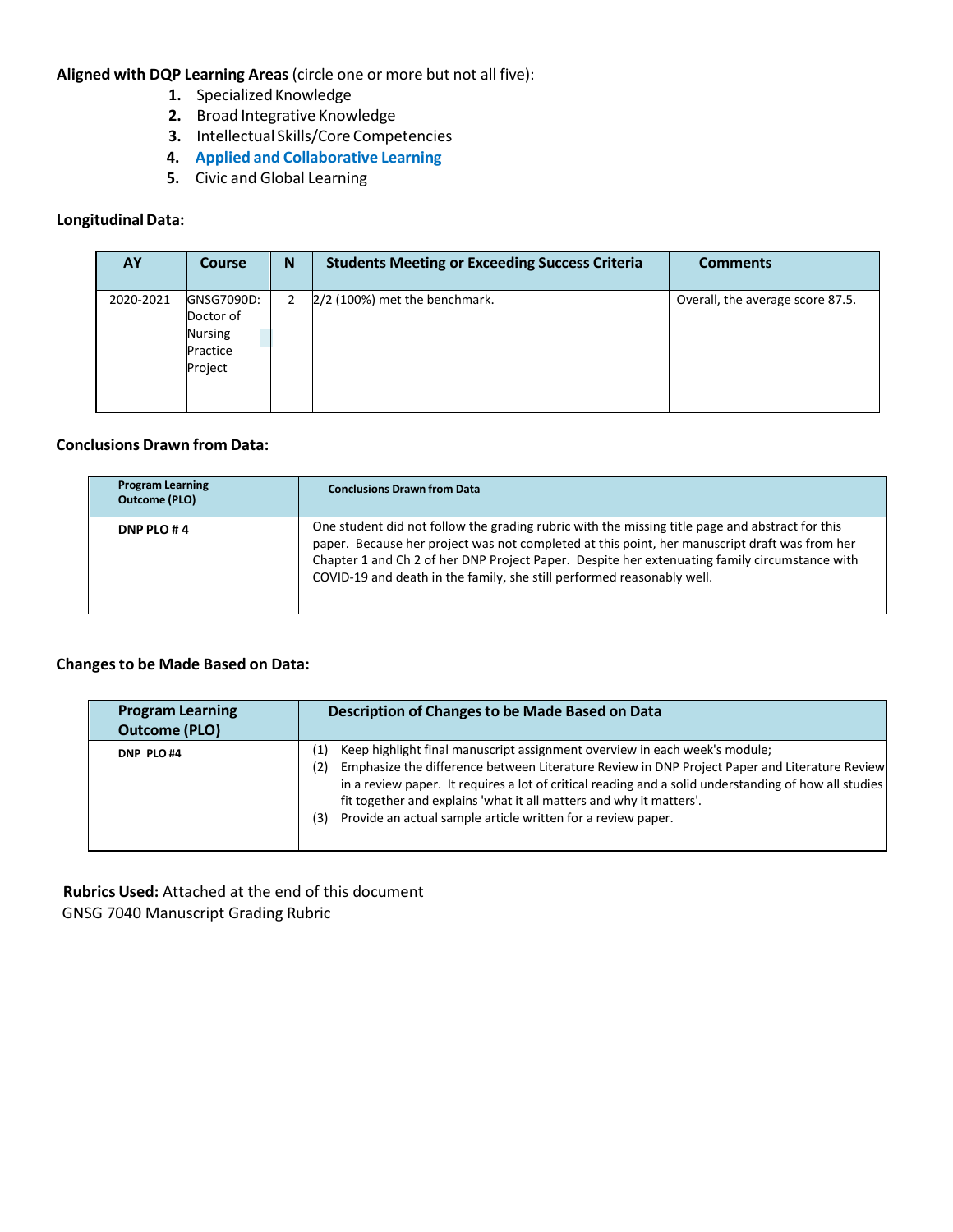# **LearningOutcomes:**

| <b>Program Learning Outcome (PLO)</b> | <b>Description of Learning Outcome</b>                                                                                                                                                                                                                                                                                                                                                                                                                                                                              |
|---------------------------------------|---------------------------------------------------------------------------------------------------------------------------------------------------------------------------------------------------------------------------------------------------------------------------------------------------------------------------------------------------------------------------------------------------------------------------------------------------------------------------------------------------------------------|
| <b>BSN PLO #5 Leading Faithfully</b>  | The student will incorporate a foundational relationship with Christ and others and embrace a<br>willingness to serve others in the midst of life-circumstances (e.g. illness, injustice, poverty).<br>The student will role-model the need for "Sabbath Rest" as a means of personal renewal, and<br>true care of the self so that service to others is optimally achieved. The student will incorporate<br>the characteristics of a servant leader including: humility, courage, forgiveness, and<br>discernment. |

## **Outcome Measures:**

| Program<br>Learning<br><b>Outcome</b><br>(PLO) | Course                                                      | <b>Description of Outcome Measure</b>                                                                                                                                                                                                                                                                                                                                                                                                                                                                                                                                                                                                                                                                                                                                                                                                                                                                                                             |
|------------------------------------------------|-------------------------------------------------------------|---------------------------------------------------------------------------------------------------------------------------------------------------------------------------------------------------------------------------------------------------------------------------------------------------------------------------------------------------------------------------------------------------------------------------------------------------------------------------------------------------------------------------------------------------------------------------------------------------------------------------------------------------------------------------------------------------------------------------------------------------------------------------------------------------------------------------------------------------------------------------------------------------------------------------------------------------|
| DNP PLO#5                                      | <b>GNSG 7008</b><br>Healthcare<br>Leadership<br>Perspective | Personal Leadership Plan<br>Students develop, assess and prepare leadership philosophies as they align with their own<br>philosophies and plans as they enter and continue in leadership within their organizations<br>Students: a)appraise reflective practice as a means of personal growth and development (DNP<br>Essential 2, 6, 8); b) analyze leadership models and theories applicable to nursing in clinical<br>practice, clinical teaching and healthcare analysis; c)perform ongoing self-analysis of<br>leadership behaviors through self-reflection and assessment of interpersonal skills and<br>emotional intelligence; d) creates learning opportunities that promote life-long learning. (DNP<br>Essentials I, II, III, VI, VII, VIII); e) appraise identified clinical practice problems for best practice<br>implementation; and f)examine the effectiveness of verbal and non-verbal communication for<br>ongoing improvement |

| Program<br><b>Learning</b><br><b>Outcome</b><br>(PLO) | <b>Course</b>                                               | <b>Statement of Criteria for Success</b>     |
|-------------------------------------------------------|-------------------------------------------------------------|----------------------------------------------|
| DNP PLO#5                                             | <b>GNSG 7008</b><br>Healthcare<br>Leadership<br>Perspective | 90% of students will achieve 81% or greater. |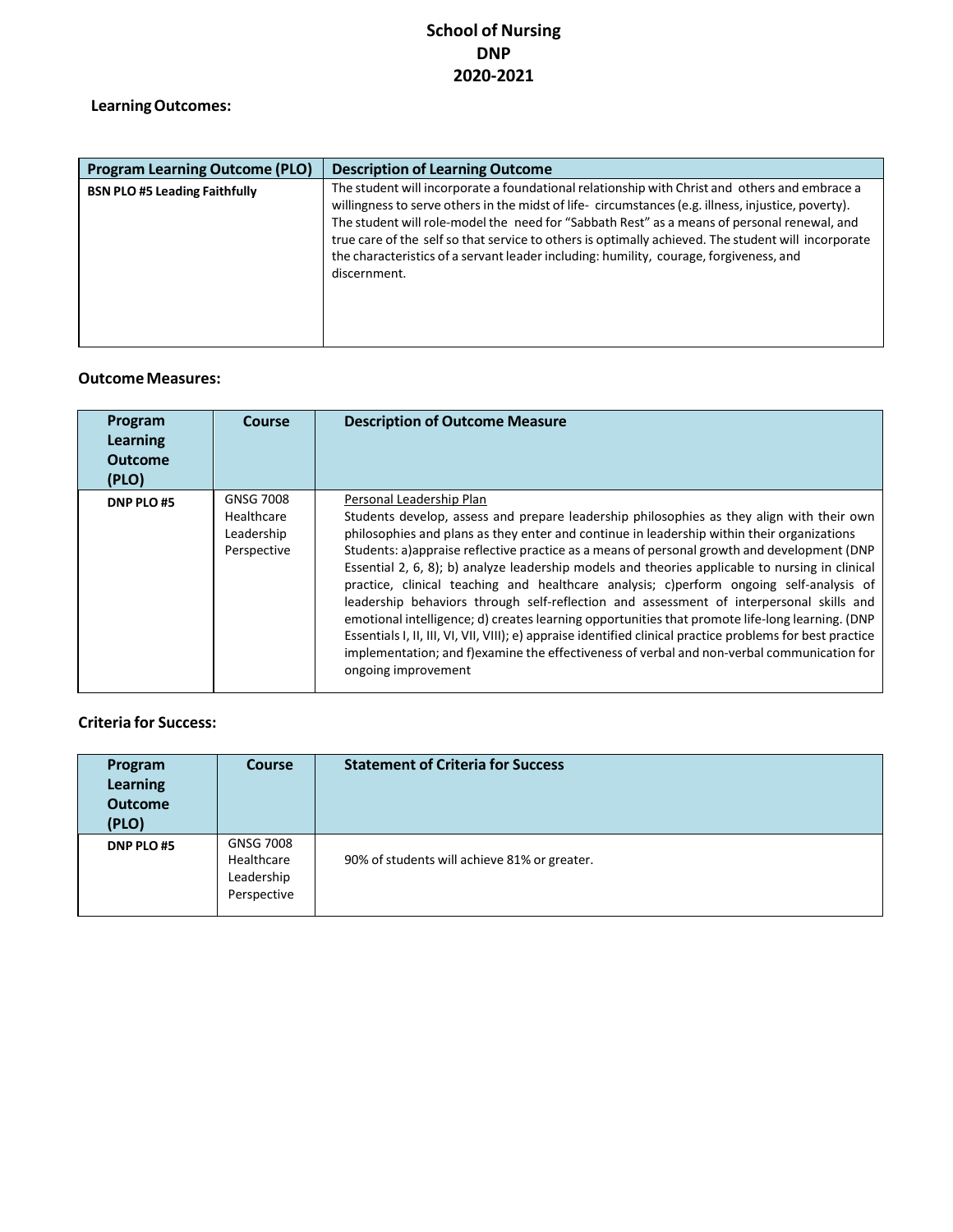- **1.** Specialized Knowledge
- **2. Broad Integrative Knowledge**
- **3.** Intellectual Skills/Core Competencies
- **4. Applied and Collaborative Learning**
- **5.** Civic and Global Learning

## **LongitudinalData:**

| AΥ                    | Course                                                             | N | <b>Students Meeting or Exceeding Success Criteria</b>                                                                            | <b>Comments</b>                          |
|-----------------------|--------------------------------------------------------------------|---|----------------------------------------------------------------------------------------------------------------------------------|------------------------------------------|
| 2020-2021<br>(FA2020) | <b>GNSG 7008</b><br><b>Healthcare</b><br>Leadership<br>Perspective |   | All 3 students (100%) who completed the Personal Leadership   All enrolled students were able to<br>Plan exceeded the benchmark. | complete her Personal Leadership<br>Plan |

#### **Conclusions Drawn from Data:**

| <b>Program Learning</b><br><b>Outcome (PLO)</b> | <b>Conclusions Drawn from Data</b>                                                                                                                                                                                                                                                                                                                                                                                         |
|-------------------------------------------------|----------------------------------------------------------------------------------------------------------------------------------------------------------------------------------------------------------------------------------------------------------------------------------------------------------------------------------------------------------------------------------------------------------------------------|
| DNP PLO #5                                      | All students enrolled in the course for FA 2020 achieved the benchmark. Students worked to integrate this<br>leadership plan into evaluation of their DNP projects as they examined sustainability of their projects as they<br>relate to their organization's goals. This realistic examination of how their understanding of their approach<br>and leadership styles, align with their organization 5 and 10-year goals. |

## **Changesto be Made Based on Data:**

| <b>Program Learning</b><br>Outcome (PLO) | Description of Changes to be Made Based on Data         |
|------------------------------------------|---------------------------------------------------------|
| DNP PLO#5                                | Continue to monitor-no changes to be made at this time. |

## **Rubrics Used:** Attached at the end of this document

GNSG 7008: Development of Planning Leadership Document Grading Rubric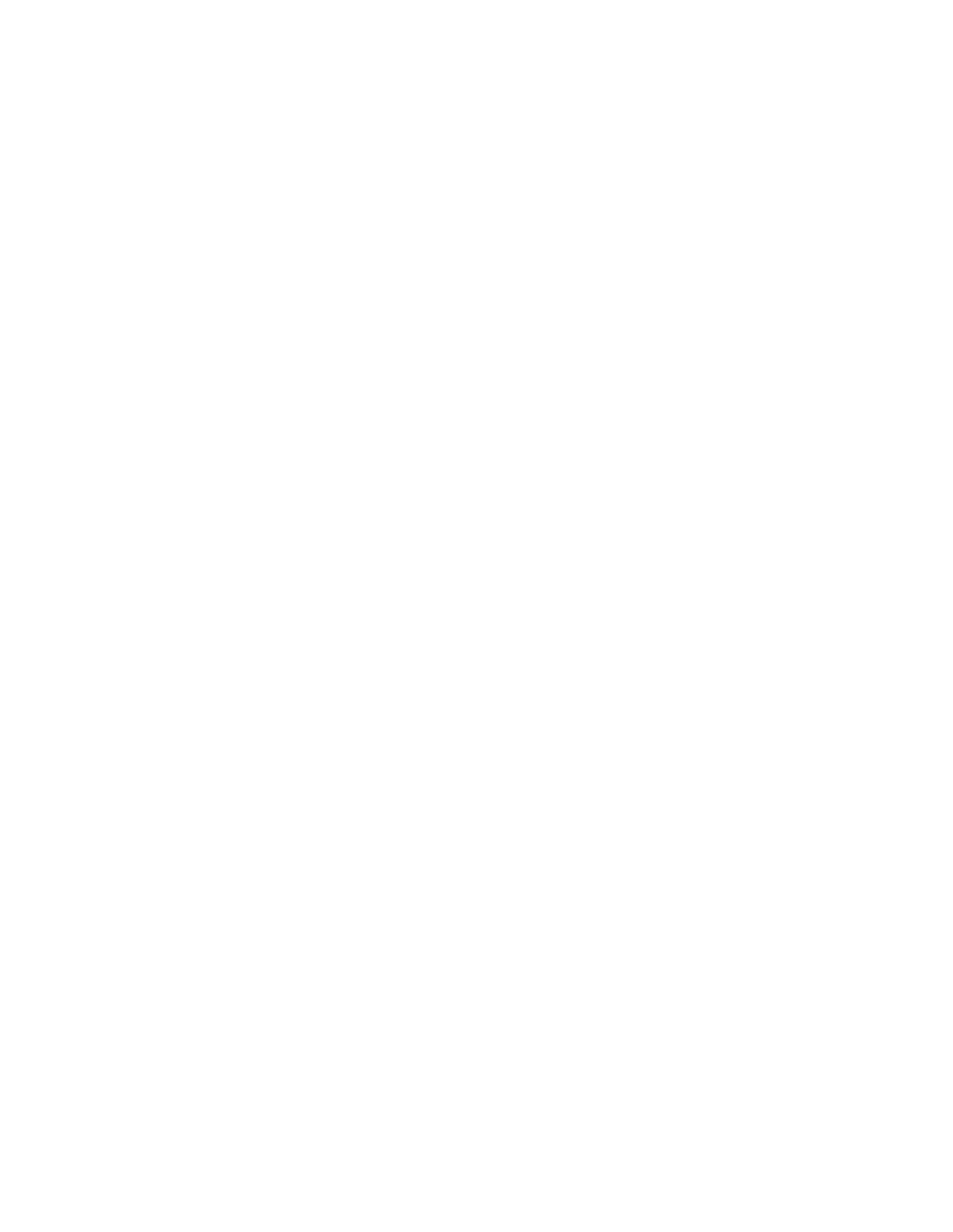## **GNSG 7040- Writing for Publication Grading Rubric for Final Manuscript**

## **Name: Title: Score: /100 pts**

| <b>Section</b>                  | <b>Initial</b><br>$(< 70\%)$ | <b>Emerging</b><br>$(70-79%)$  | <b>Developing</b><br>$(80-89%)$   | <b>Highly developed</b><br>$(90-100\%)$       | <b>Score</b> |
|---------------------------------|------------------------------|--------------------------------|-----------------------------------|-----------------------------------------------|--------------|
|                                 |                              |                                |                                   |                                               |              |
| Abstract<br>(5 <sub>p</sub> ts) | Inadequate<br>summary of key | Missing 2-3 key<br>elements    | Missing 1 key<br>elements of      | Succinct summary of<br>background, purpose,   |              |
|                                 | elements of the              |                                | abstract                          | methods, results, and                         |              |
|                                 | project                      |                                |                                   | conclusions                                   |              |
|                                 |                              |                                |                                   | (unstructured)                                |              |
|                                 |                              |                                |                                   | Limits to 250 words                           |              |
|                                 |                              |                                |                                   | (single paragraph                             |              |
|                                 |                              |                                |                                   | without indentation,                          |              |
|                                 |                              |                                |                                   | citations)                                    |              |
|                                 | $0-3$ pts                    | $3.5$ pts                      | 4 pts                             |                                               |              |
|                                 |                              |                                |                                   | 5 pts                                         |              |
| Introduction                    | Inadequate                   | Narrative                      | General                           | Clear discussion of                           |              |
| (20pts)                         | discussion of<br>known       | attempts<br>establishing       | discussion of                     | nature, scope and<br>significance of the      |              |
|                                 | knowledge;                   | connection                     | scope and<br>significance of      | proposed problem                              |              |
|                                 | lacking                      | between the                    | the proposed                      | with                                          |              |
|                                 | narrative of                 | proposed project               | problem;                          | statistical perspectives                      |              |
|                                 | significance of              | and nursing;                   | Attempts to                       |                                               |              |
|                                 | the proposed                 | statistical briefs             | provide                           | Concise discussion of                         |              |
|                                 | project;                     | are inappropriate              | statistical                       | similarities and                              |              |
|                                 | Absence of                   |                                | perspectives                      | differences of current                        |              |
|                                 | statistical                  | Insufficient                   |                                   | available knowledge                           |              |
|                                 | perspectives                 | synthesis of                   | General                           | (evidence) from                               |              |
|                                 | Lack of                      | evidence                       | synthesis of<br>evidence without  | multidisciplinary<br>articles                 |              |
|                                 | apparent                     | Vague aim                      | clarity or focus                  |                                               |              |
|                                 | understanding                | statement,                     |                                   | Clear description of                          |              |
|                                 | of the evidence              | framework/assu                 | Appropriate aim                   | aim statement,                                |              |
|                                 |                              | mption                         | statements but                    | framework, and                                |              |
|                                 | Aim statement                |                                | lacks clarity and                 | assumptions                                   |              |
|                                 | missing                      | $14-15$ pts                    | completeness;                     |                                               |              |
|                                 |                              |                                | framework/assu                    | 18-20 pts                                     |              |
|                                 |                              |                                | mption                            |                                               |              |
|                                 | Points <14 pts               |                                | appropriate                       |                                               |              |
|                                 |                              |                                | $16 - 17$ pts                     |                                               |              |
| <b>Methods</b>                  | More than $\overline{3}$     | Vague                          | All key points of                 | •Setting: Discuss the                         |              |
| $/20$ pts                       | elements are                 | description of the             | the Methods                       | project setting                               |              |
|                                 | missing or                   | key elements of<br>the Methods | section (sublevel                 | <b>•Design:</b> The best and                  |              |
|                                 | poorly<br>discussed          | section and                    | headers) are<br>stated, but lacks | most appropriate study<br>design is selected. |              |
|                                 |                              | missing 1-2                    | depth or clarity                  | •Sample: The                                  |              |
|                                 |                              | elements.                      | in one or two                     | sampling methods,                             |              |
|                                 | Points <14 pts               |                                | areas                             | including                                     |              |
|                                 |                              |                                |                                   | inclusion/exclusion                           |              |
|                                 |                              | 14-15 pts                      |                                   | criteria and sample                           |              |
|                                 |                              |                                |                                   | size, are described                           |              |
|                                 |                              |                                | $16 - 17$ pts                     | thoroughly;                                   |              |
|                                 |                              |                                |                                   | · Intervention:                               |              |
|                                 |                              |                                |                                   | sufficient detailed                           |              |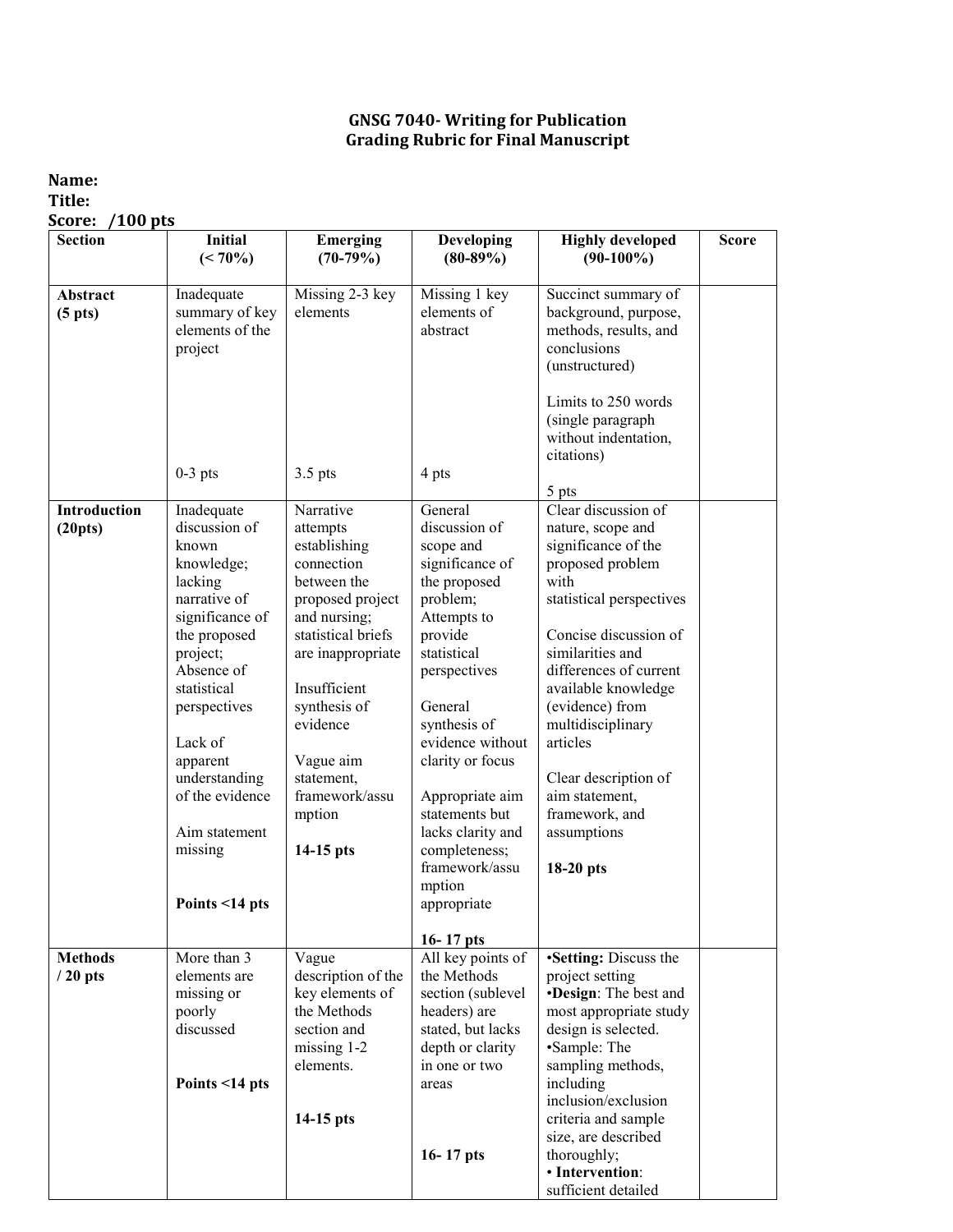|                             |                         |                   |                  | description of the       |  |
|-----------------------------|-------------------------|-------------------|------------------|--------------------------|--|
|                             |                         |                   |                  | intervention             |  |
|                             |                         |                   |                  | •Measurements:           |  |
|                             |                         |                   |                  | Detailed description of  |  |
|                             |                         |                   |                  | selected instruments is  |  |
|                             |                         |                   |                  | provided; Evidence of    |  |
|                             |                         |                   |                  | reliability and validity |  |
|                             |                         |                   |                  | is included; data        |  |
|                             |                         |                   |                  |                          |  |
|                             |                         |                   |                  | collection tool is       |  |
|                             |                         |                   |                  | provided in Appendix     |  |
|                             |                         |                   |                  | <b>•Data collection</b>  |  |
|                             |                         |                   |                  | procedures: detailed     |  |
|                             |                         |                   |                  | description of data      |  |
|                             |                         |                   |                  | collection procedures.   |  |
|                             |                         |                   |                  | ·Data analysis: clear    |  |
|                             |                         |                   |                  | discussion of data       |  |
|                             |                         |                   |                  | analysis;                |  |
|                             |                         |                   |                  | <b>•Ethical</b>          |  |
|                             |                         |                   |                  | consideration:           |  |
|                             |                         |                   |                  | discussed human          |  |
|                             |                         |                   |                  |                          |  |
|                             |                         |                   |                  | subject protection       |  |
|                             |                         |                   |                  | procedure (i.e. IRB      |  |
|                             |                         |                   |                  | approval, informed       |  |
|                             |                         |                   |                  | consent process)         |  |
|                             |                         |                   |                  |                          |  |
|                             |                         |                   |                  | <b>Points 18-20</b>      |  |
| Results /20 pts             | • Partial list of       | • Vague           | • General        | Detailed description of  |  |
|                             | results                 | presentation      | presentation of  | project findings on      |  |
|                             |                         | • Tables/Figures  | findings         | outcome and process      |  |
|                             | Points <14 pts          | with vague        | • Tables/Figures | measures; All results    |  |
|                             |                         | discussion        | are satisfactory | are presented logically  |  |
|                             |                         |                   |                  | in clear and concise     |  |
|                             |                         |                   |                  | manner                   |  |
|                             |                         |                   | $16-17$          |                          |  |
|                             |                         |                   |                  |                          |  |
|                             |                         | $-14-15$          |                  | Tables/Figures are       |  |
|                             |                         |                   |                  | appropriate and logical  |  |
|                             |                         |                   |                  |                          |  |
|                             |                         |                   |                  | 18-20 pts                |  |
| Tables/Figures   Absence of |                         | Tables/Figures    | Tables/Figures   | Tables/Figures are       |  |
| $/5$ pts                    | Tables/Figures          | with vague        | are satisfactory | appropriate and logical  |  |
|                             |                         | discussion        | • Awkward flow   |                          |  |
|                             |                         |                   |                  |                          |  |
|                             | 0 <sub>pts</sub>        |                   |                  | 5 pts                    |  |
|                             |                         | 3 pts             | 4 pts            |                          |  |
|                             |                         |                   |                  |                          |  |
| <b>Discussion</b>           | • Inappropriate         | • Limited         | • General        | Interpretation of key    |  |
| $/20$ pts                   | interpretation          | discussion and    | interpresentatio | project findings are     |  |
|                             | of project              | interpretation of | n; clarity is    | clearly presented and    |  |
|                             | findings                | the project       | lacking          | connection to clinical   |  |
|                             | $\text{-}$ Pts < 14 pts | findings          |                  | significance is          |  |
|                             |                         |                   |                  | congruent.               |  |
|                             |                         |                   | Provide general  |                          |  |
|                             |                         | $14 - 15$ pts     | summary of       |                          |  |
|                             |                         |                   | previous study   | Compare/contrast the     |  |
|                             |                         |                   | findings         | project results clearly  |  |
|                             |                         |                   |                  | with previous study      |  |
|                             |                         |                   | $16-17$ pts      | findings                 |  |
|                             |                         |                   |                  |                          |  |
|                             |                         |                   |                  | 18-20 pts                |  |
|                             |                         |                   |                  |                          |  |
|                             |                         |                   |                  |                          |  |
|                             |                         |                   |                  |                          |  |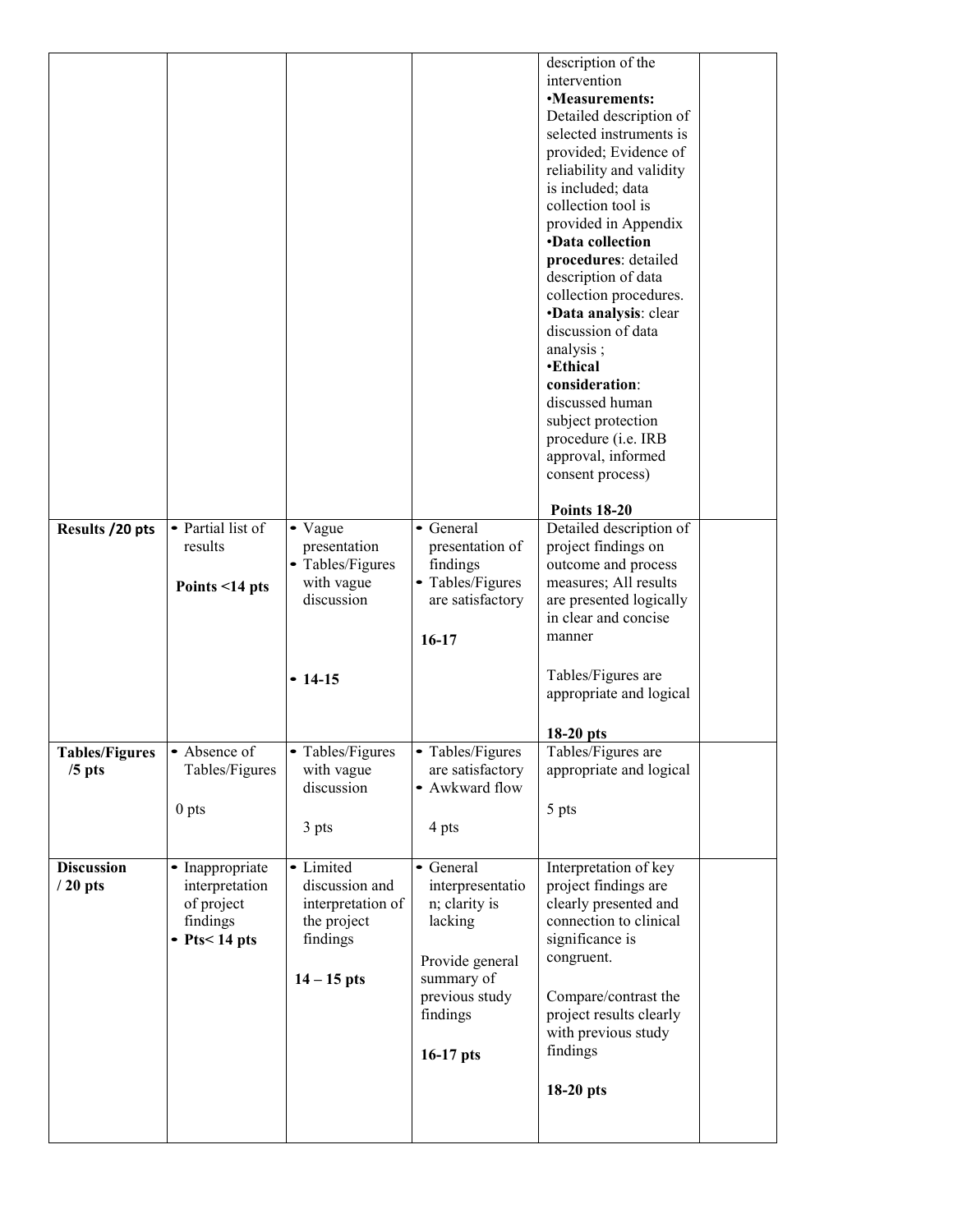| grammatical<br>displayed.<br>paper is written<br>The entire paper is<br>• Part of the<br>errors, and<br>cogently<br>$/10$ pts<br>written cogently and<br>• A few deviation<br>uses little<br>paper is written<br>flows smoothly.<br>critical<br>cogently, and<br>from the<br>the flow is a bit<br>current APA<br>language.<br>The paper adheres to<br>awkward.<br>• The paper is<br>format<br>the current APA<br>written rather<br>• There is<br>format throughout the<br>diffusely and<br>occasional<br>paper (levels of<br>does not flow<br>deviation from<br>headings,<br>smoothly.<br>the current<br>intext/references<br>There are<br>APA format.<br>citations)<br>frequent<br>Points 8<br>deviations<br>Points 9-10<br>from the<br>Points <sub>7</sub><br>current APA<br>format.<br>Points 0-6 | Writing style,<br>• The paper<br>includes<br>grammar,<br>spelling, $\&$<br>mechanical<br><b>APA</b> format<br>and | • Occasional<br>• A few minor<br>errors of<br>grammatical<br>grammar and<br>errors<br>mechanics are<br>• Most of the | The style is virtually<br>free of grammatical or<br>mechanical errors. |
|------------------------------------------------------------------------------------------------------------------------------------------------------------------------------------------------------------------------------------------------------------------------------------------------------------------------------------------------------------------------------------------------------------------------------------------------------------------------------------------------------------------------------------------------------------------------------------------------------------------------------------------------------------------------------------------------------------------------------------------------------------------------------------------------------|-------------------------------------------------------------------------------------------------------------------|----------------------------------------------------------------------------------------------------------------------|------------------------------------------------------------------------|
|------------------------------------------------------------------------------------------------------------------------------------------------------------------------------------------------------------------------------------------------------------------------------------------------------------------------------------------------------------------------------------------------------------------------------------------------------------------------------------------------------------------------------------------------------------------------------------------------------------------------------------------------------------------------------------------------------------------------------------------------------------------------------------------------------|-------------------------------------------------------------------------------------------------------------------|----------------------------------------------------------------------------------------------------------------------|------------------------------------------------------------------------|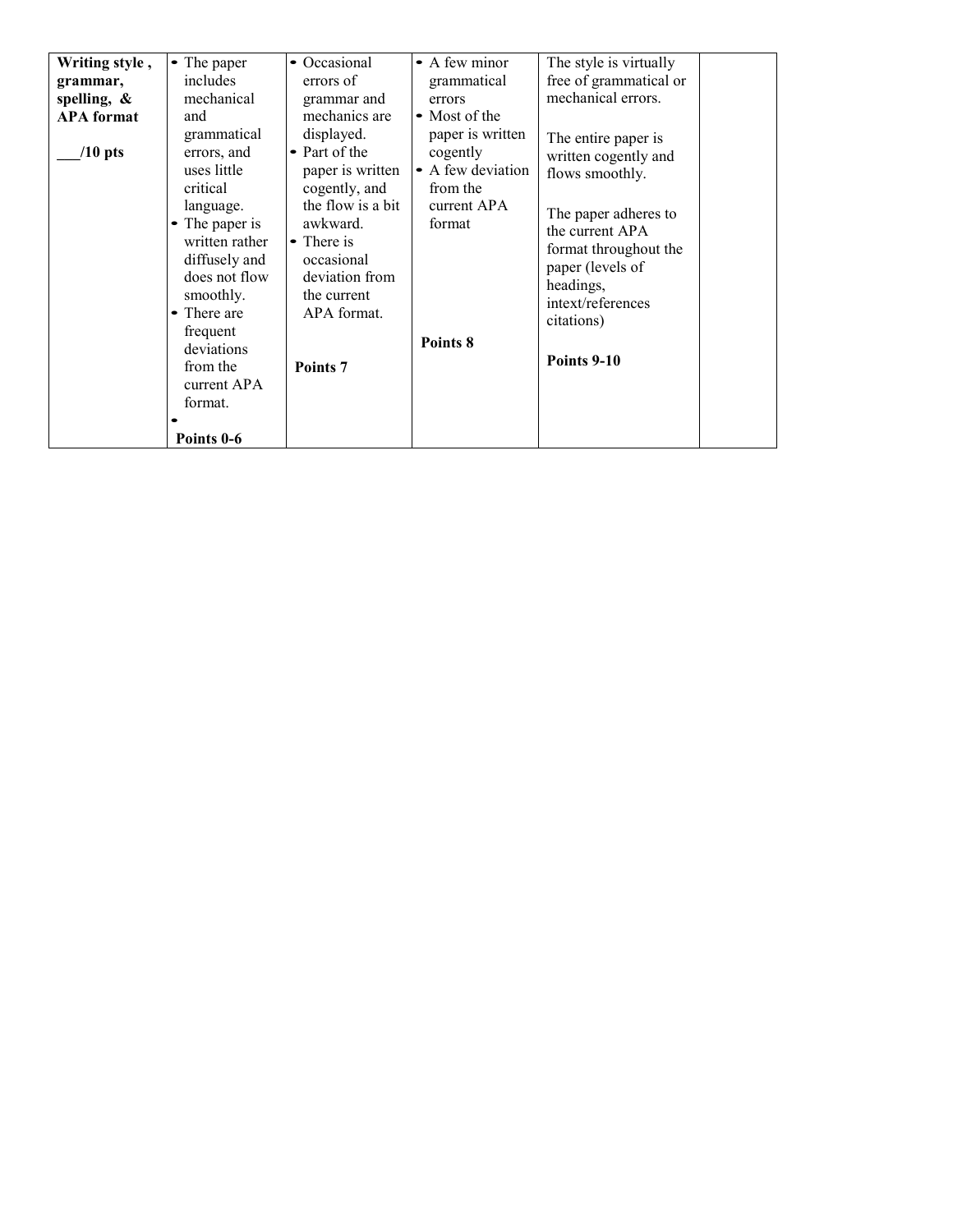| <b>GNSG 7008 Development of Planning Leadership Document (Final Step)</b><br><b>Rubric</b>                                                                                                                                                                                                                                                              |                                                                               |                                                                           |                                                                 |                                                                                                                                                                                                                                                                                                |                                  |                                 |
|---------------------------------------------------------------------------------------------------------------------------------------------------------------------------------------------------------------------------------------------------------------------------------------------------------------------------------------------------------|-------------------------------------------------------------------------------|---------------------------------------------------------------------------|-----------------------------------------------------------------|------------------------------------------------------------------------------------------------------------------------------------------------------------------------------------------------------------------------------------------------------------------------------------------------|----------------------------------|---------------------------------|
|                                                                                                                                                                                                                                                                                                                                                         | Initial <69%                                                                  | <b>Emerging</b><br>70%-79%                                                | <b>Developing</b><br>80% - 89%                                  | Highly Developed (90%-100%)                                                                                                                                                                                                                                                                    | <b>Points</b><br><b>Possible</b> | <b>Points</b><br><b>Awarded</b> |
| Appraise reflective<br>practice as a means of<br>personal growth and<br>development (DNP<br>Essential 2, 6, 8)                                                                                                                                                                                                                                          | Points: 0-6<br>Meets<br>criteria in<br>highly<br>developed<br>column          | Points: 7<br><b>Meets</b><br>criteria in<br>highly<br>developed<br>column | Points: 8<br>Meets criteria<br>in highly<br>developed<br>column | Points: 9-10<br>Meets criteria in highly developed<br>column<br>Create a work plan incorporating<br>$\bullet$<br>service, values, culture, and<br>diversity as part of a leadership<br>philosophy                                                                                              | 10                               |                                 |
| Analyze leadership<br>models and theories<br>applicable to nursing in<br>clinical practice, clinical<br>teaching and healthcare<br>analysis<br>B. Perform ongoing self-<br>analysis of leadership<br>behaviors through self-<br>reflection and<br>assessment of<br>interpersonal skills and<br>emotional intelligence.<br>(DNP Essential 2, 5, 6,<br>8) | . Points: 0-6<br><b>Meets</b><br>criteria in<br>highly<br>developed<br>column | Points: 7<br>Meets<br>criteria in<br>highly<br>developed<br>column        | Points: 8<br>Meets criteria<br>in highly<br>developed<br>column | Points: 9-10<br>Meets criteria in highly developed<br>column<br>Choose one of the leadership<br>development examples and begin to<br>build your plan and articulate how<br>you will develop your plan within the<br>framework of example A, B or C                                             | 10                               |                                 |
| <b>Creates learning</b><br>opportunities that<br>promote life-long<br>learning. (DNP Essentials<br>I, II, III, VI, VII, VIII)                                                                                                                                                                                                                           | Points: 0-6<br><b>Meets</b><br>criteria in<br>highly<br>developed<br>column   | Points: 7<br>Meets 7<br>criteria in<br>highly<br>developed<br>column      | Points: 8<br>Meets criteria<br>in highly<br>developed<br>column | Points: 9-10<br>Meets criteria in highly developed<br>column<br>• Modify your selected example<br>with specific instructions on what<br>you will do related to your<br>goals/plans and philosophies.<br>Comprehensive layout and format<br>that adheres to the provided<br>Leadership examples | 10                               |                                 |
| Appraises identified<br>clinical practice<br>problems for best<br>practice implementation<br>(DNP Essentials I, II, III,<br>IV, VII)                                                                                                                                                                                                                    | Points: 0-6<br><b>Meets</b><br>criteria in<br>highly<br>developed<br>column   | Points: 7<br><b>Meets</b><br>criteria in<br>highly<br>developed<br>column | Points: 8<br>Meets criteria<br>in highly<br>developed<br>column | Points: 9-10<br>Meets criteria in highly developed<br>column<br>Background or applicable<br>$\bullet$<br>relevance to your Leadership<br>example framework.                                                                                                                                    | 10                               |                                 |
| <b>Examines the</b><br>effectiveness of verbal<br>and non-verbal                                                                                                                                                                                                                                                                                        | Points: 0-6                                                                   | Points: 7                                                                 | Points: 16-17                                                   | Points: 18-20                                                                                                                                                                                                                                                                                  | 20                               |                                 |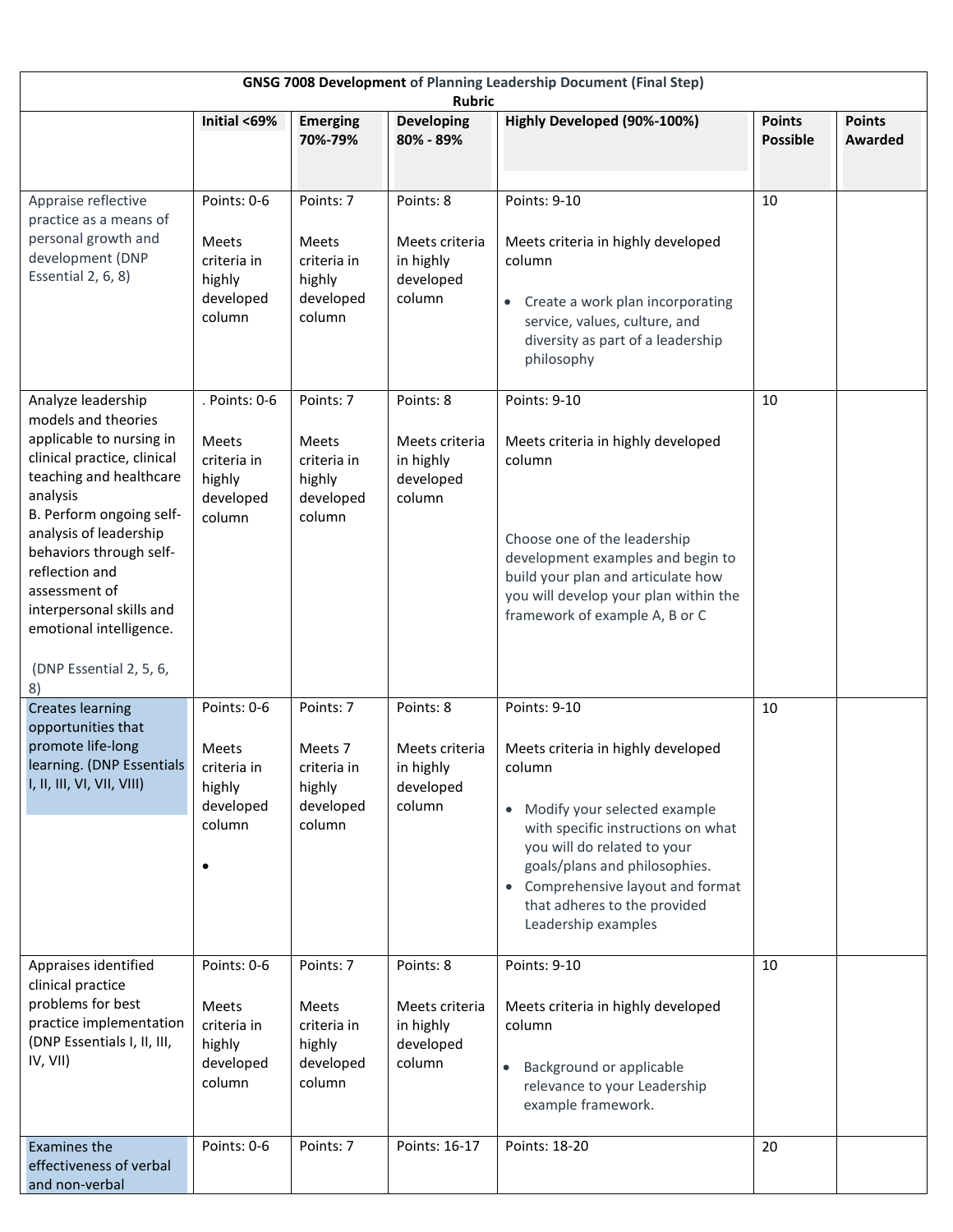| communication for<br>ongoing improvement.<br>(DNP Essentials II, VI,<br>VII, VIII) | <b>Meets</b><br>criteria in<br>highly<br>developed<br>column | <b>Meets</b><br>criteria in<br>highly<br>developed<br>column | Meets criteria<br>in highly<br>developed<br>column | Meets 9-10 criteria in highly<br>developed column<br>• Streamlined information and<br>content not to exceed 10 pages.<br>• Scholarly writing and citations of<br>at least 3 professional references<br>or professional journals to support<br>implementation of leadership<br>components in the document.<br>Appendixes with<br>appropriate tables. |  |  |
|------------------------------------------------------------------------------------|--------------------------------------------------------------|--------------------------------------------------------------|----------------------------------------------------|-----------------------------------------------------------------------------------------------------------------------------------------------------------------------------------------------------------------------------------------------------------------------------------------------------------------------------------------------------|--|--|
|------------------------------------------------------------------------------------|--------------------------------------------------------------|--------------------------------------------------------------|----------------------------------------------------|-----------------------------------------------------------------------------------------------------------------------------------------------------------------------------------------------------------------------------------------------------------------------------------------------------------------------------------------------------|--|--|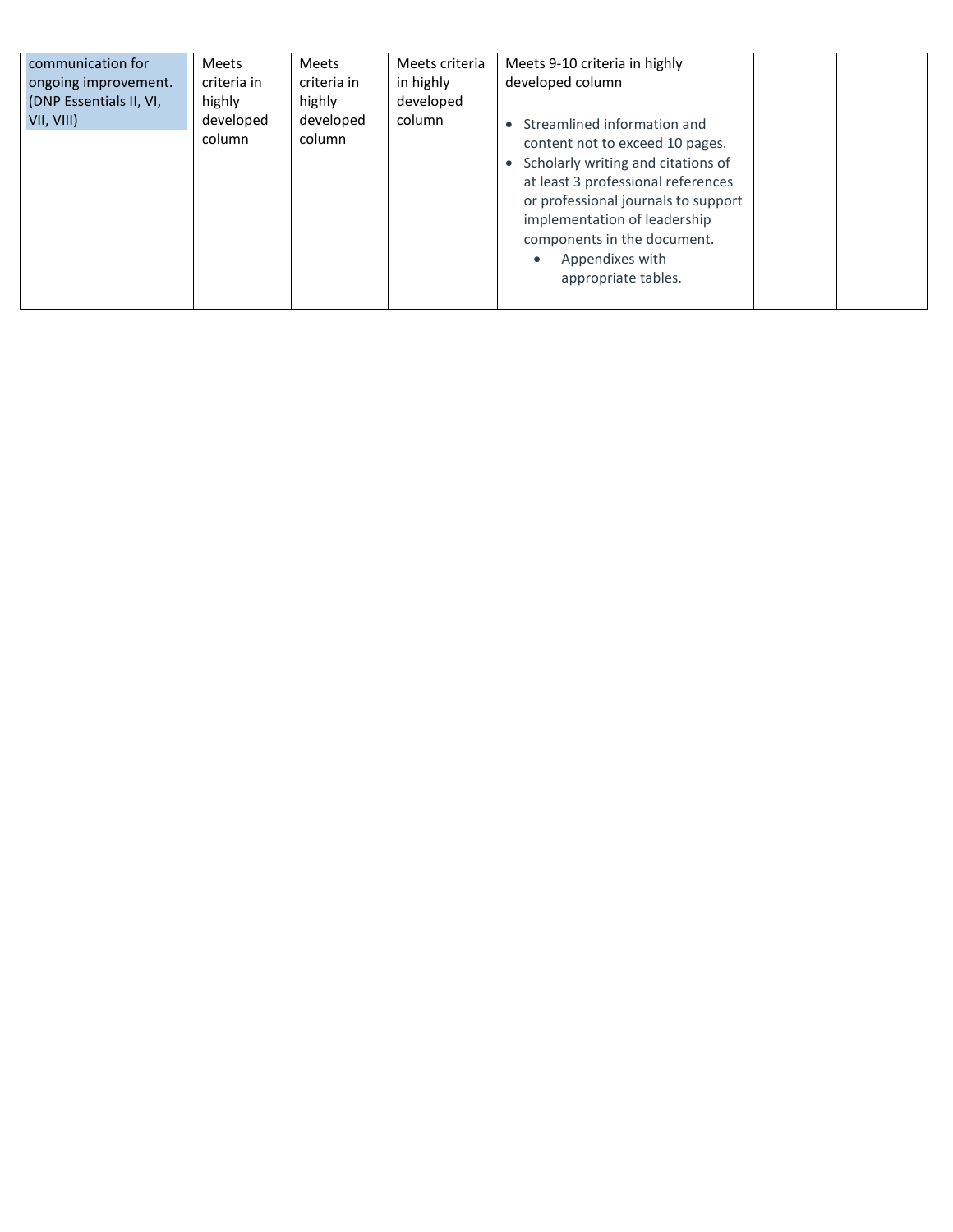**Date: Title: Name: Score: /100 pts**

| <b>Section</b>                                                | Initial<br>$( < 70\%)$                                                                                                 | <b>Emerging</b><br>$(70-79%)$                                                                                                                  | <b>Developing</b><br>$(80-89%)$                                                                                                                                 | <b>Highly developed</b><br>$(90-100%)$                                                                                                                                                                                                                                                                            | Score |
|---------------------------------------------------------------|------------------------------------------------------------------------------------------------------------------------|------------------------------------------------------------------------------------------------------------------------------------------------|-----------------------------------------------------------------------------------------------------------------------------------------------------------------|-------------------------------------------------------------------------------------------------------------------------------------------------------------------------------------------------------------------------------------------------------------------------------------------------------------------|-------|
| Chapter 1:<br>Introduction<br>$/15$ pts                       | -Lack of<br>understanding<br>background<br>information or<br>a missing key<br>point<br>Points <11                      | - Vague<br>presentation<br>of the key<br>points<br>Points 11                                                                                   | -Key points are<br>stated, but<br>lacks depth or<br>clarity in 1-2<br>areas<br>Points 12                                                                        | -A clinical problem<br>and its significance<br>described with<br>statistical briefs<br>-Local problem and<br>overall goals of the<br>project are<br>described<br>-Project framework<br>+ assumptions<br>discussed-<br>matched with<br>overall study plan<br><b>Points 13-15</b>                                   |       |
| <b>Chapter 2:</b><br>Literature<br><b>Review</b><br>$/15$ pts | -PICO/search<br>strategies are<br>missing<br>-Lack of<br>apparent<br>understanding<br>of the<br>evidence<br>Points <11 | -Vague<br>description of<br>PICO and<br>search<br>strategies<br>Insufficient/va<br>gue synthesis<br>of essential<br>findings of key<br>studies | -Incorrect<br>PICO and<br>general<br>description of<br>search<br>strategies<br>- General<br>discussion of<br>evidence<br>without depth<br>or focus<br>Points 12 | -PICO and search<br>strategies are<br>appropriate<br>-Critical synthesis<br>of essential study<br>findings with depth<br>and focus<br><b>Points 13-15</b>                                                                                                                                                         |       |
|                                                               |                                                                                                                        | Points 11                                                                                                                                      |                                                                                                                                                                 |                                                                                                                                                                                                                                                                                                                   |       |
| <b>Chapter 3:</b><br><b>Methods</b><br>$/15$ pts              | -Poor<br>description of<br>each criteria<br>or missing<br>criteria                                                     | -Vague or<br>general<br>description of<br>3-4 essential<br>criteria                                                                            | -All essential<br>criteria are<br>stated, but<br>lacks depth or<br>clarity in 1-2<br>criteria                                                                   | Following key<br>elements are<br>discussed:<br>· Aims: project<br>aims are clear,<br>well- focused and<br>measurable;<br>•Setting:<br>·Design:<br>appropriate for the<br>project<br>•Sample:<br>•Intervention:<br>sufficient detailed<br>description<br>•Measurements:<br>Description of data<br>collection tools |       |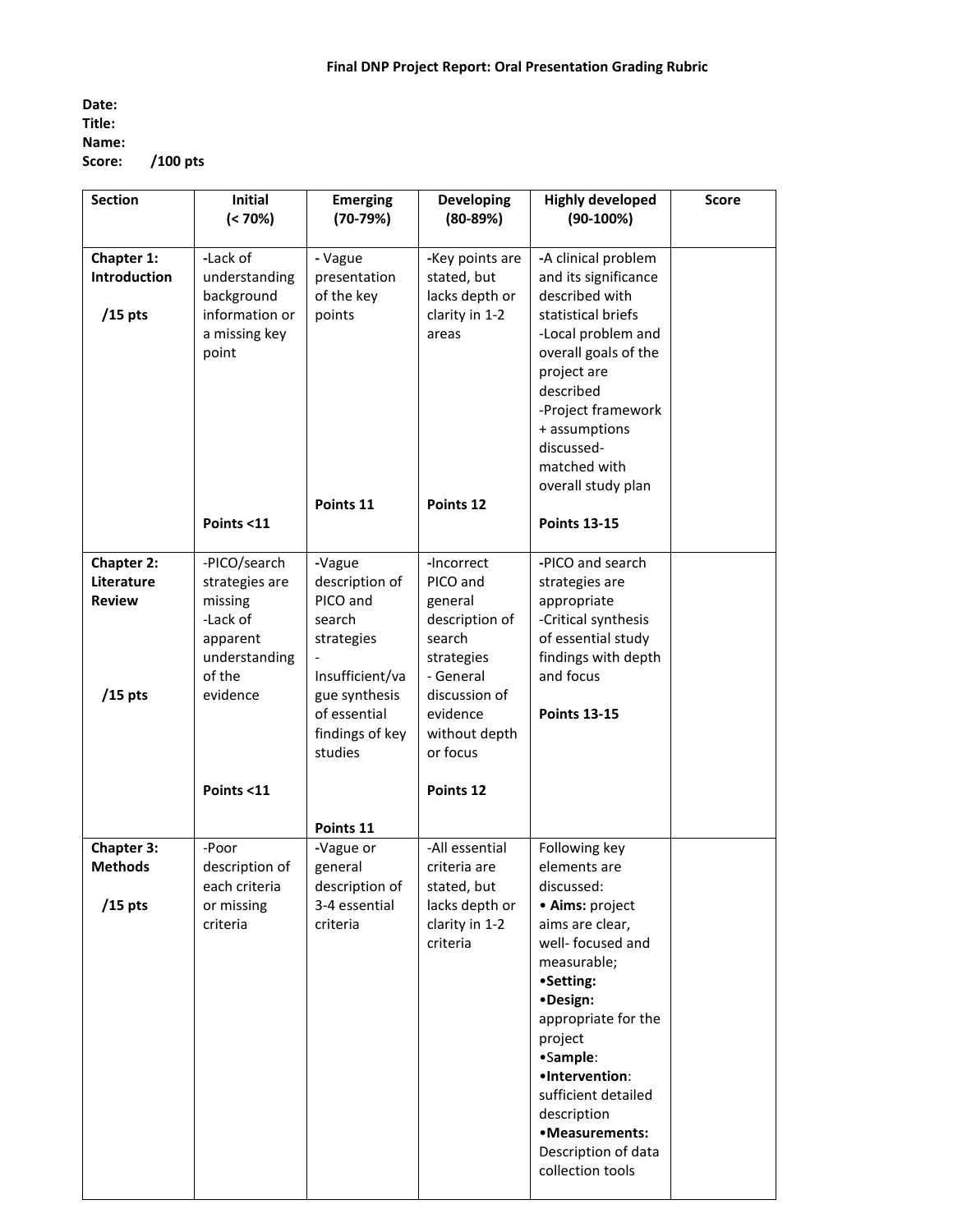|                                                  | Points <11                                                                                                                                    | Points 11                                                                                                                                       | Points 12                                                                                                                                            | •Data collection<br>procedures<br>•Data analysis<br>•Ethical<br>consideration: IRB<br>approval process<br><b>Points 13-15</b>                                                              |  |
|--------------------------------------------------|-----------------------------------------------------------------------------------------------------------------------------------------------|-------------------------------------------------------------------------------------------------------------------------------------------------|------------------------------------------------------------------------------------------------------------------------------------------------------|--------------------------------------------------------------------------------------------------------------------------------------------------------------------------------------------|--|
| <b>Chapter 4:</b><br><b>Results</b><br>$/15$ pts | Partial list of<br>the findings<br>are presented<br>Graphics are<br>missing                                                                   | Vague<br>presentation<br>of the key<br>findings<br>Occasional<br>errors in<br>Graphics                                                          | General<br>presentation<br>of overall<br>findings<br>Graphics are<br>appropriate                                                                     | Key study findings<br>are presented<br>logically and clearly<br>Graphics (Graphs,<br>Tables, or Figures)<br>summarized the<br>key findings- clear<br>and professional                      |  |
|                                                  | Points <11                                                                                                                                    | Points 11                                                                                                                                       | Points 12                                                                                                                                            | <b>Points 13-15</b>                                                                                                                                                                        |  |
| <b>Chapter 5:</b><br><b>Discussion</b>           | <b>Diffuse</b><br>summary and<br>interpretation<br>- lack of                                                                                  | Vague<br>summary of<br>the findings<br>and                                                                                                      | General<br>summary of<br>the key<br>findings                                                                                                         | Clear summary and<br>interpretation of<br>the key findings                                                                                                                                 |  |
| $/15$ pts                                        | coherence<br>Diffuse or<br>lacking<br>discussion of<br>implications,<br>sustainability,<br>limitations, &<br>recommendati<br>ons              | interpretation<br>is missing<br>Absence of<br>existing<br>evidence<br>Vague<br>discussion of<br>implications,<br>sustainability,<br>limitations | Existing<br>evidence<br>presented<br>General<br>interpretation<br>of the findings,<br>implications,<br>sustainability,<br>& limitations<br>Points 12 | Compare/contrast<br>to existing<br>evidence<br>Implications for<br>practice,<br>sustainability,<br>limitations, &<br>recommendations<br>are coherent and<br>logical<br><b>Points 13-15</b> |  |
|                                                  | Points<11                                                                                                                                     | Points 11                                                                                                                                       |                                                                                                                                                      |                                                                                                                                                                                            |  |
| Presentation<br>$/10$ pts                        | -Lack of<br>structure and<br>a majority of<br>key points are<br>missing/incorr<br>ect<br>-Voice:<br>mumbling and<br>no audience<br>engagement | -Vague<br>presentation<br>of the key<br>points with a<br>few missing<br>area<br>-Voice: soft<br>and difficult to<br>hear                        | -Appropriate<br>organization,<br>but transition<br>at times<br>unclear<br>-Voice: needs<br>more<br>enthusiasm<br>Points 8                            | - Key points<br>presented with<br>good organization<br>and clarity; logical<br>and smooth<br>transition<br>-Clear and strong<br>voice; energetic<br>Points 9-10                            |  |
|                                                  | Points 0-6                                                                                                                                    | Points <sub>7</sub>                                                                                                                             |                                                                                                                                                      |                                                                                                                                                                                            |  |
| <b>Visual</b>                                    | -Visual aids<br>disconnected                                                                                                                  | -Visual aids<br>are unclear,                                                                                                                    | -Visual aids<br>are                                                                                                                                  | -Visuals (PPT<br>slides) are                                                                                                                                                               |  |
| /5 pts                                           | from<br>presentation;<br>too many<br>typos: difficult<br>to follow                                                                            | occasional<br>typos                                                                                                                             | professional,<br>but too much<br>text                                                                                                                | professional, clear<br>and easy to read;<br>emphasized the<br>key points                                                                                                                   |  |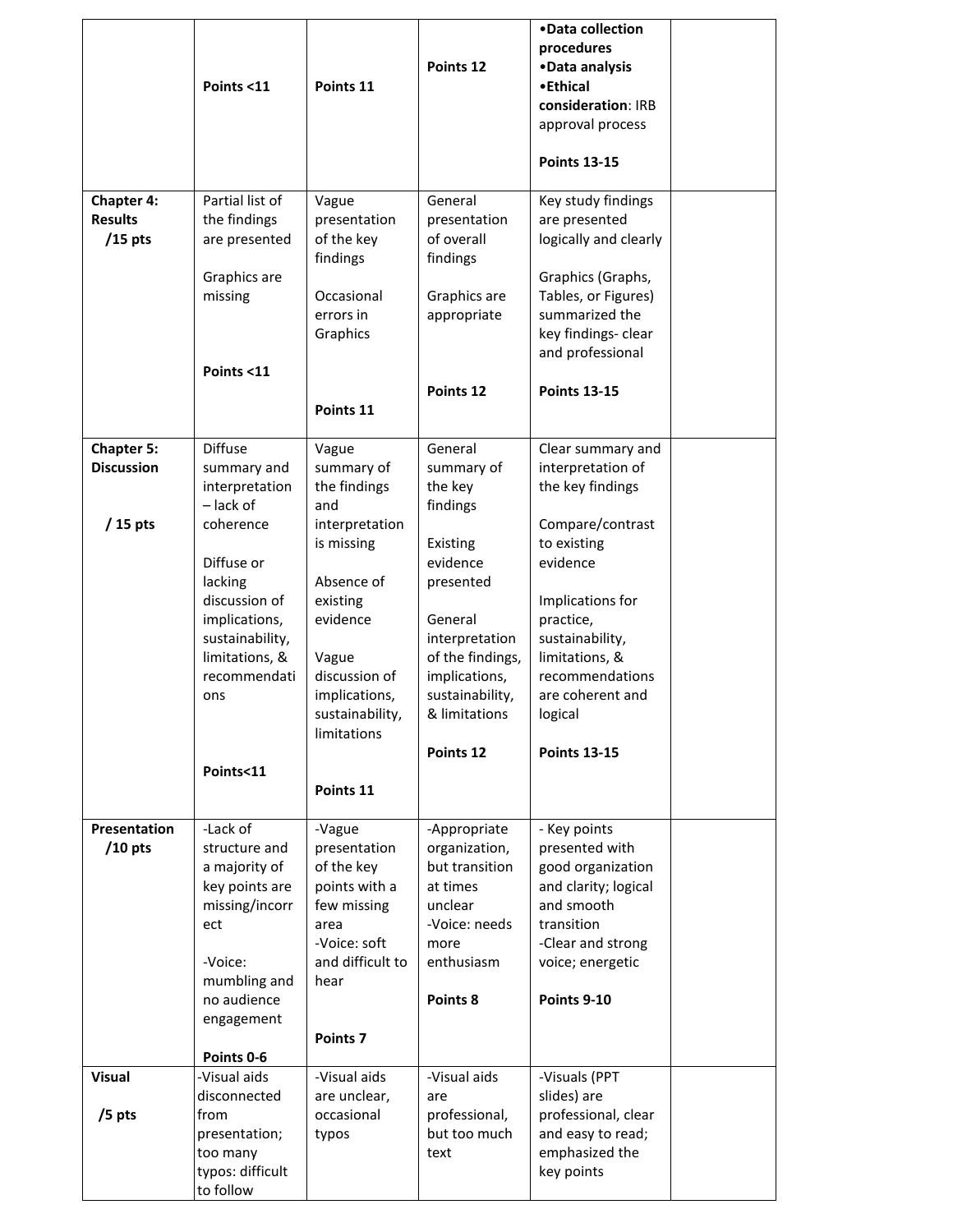|              |               | Points: 3   | Points: 4     | Points: 5           |  |
|--------------|---------------|-------------|---------------|---------------------|--|
|              | Points <3     |             |               |                     |  |
| Q+A session: | -Lack of      | -Needs more | -Meets all    | -Exceeds            |  |
| Overall      | evidence of a | insights or | elements on   | expectations on all |  |
| quality      | clear         | thoughts to | all questions | questions and       |  |
|              | understanding | the overall | and answers,  | answers             |  |
| $'$ 10 pts   | of the        | proposal    | but needs     | -Well-prepared      |  |
|              | questions and |             | more          | and has a solid     |  |
|              | presentation  |             | attention to  | grasp of the        |  |
|              |               |             | detail        | subject;            |  |
|              |               |             |               |                     |  |
|              |               | Points 7    | Points 8      | Points 9-10         |  |
|              | Points<7      |             |               |                     |  |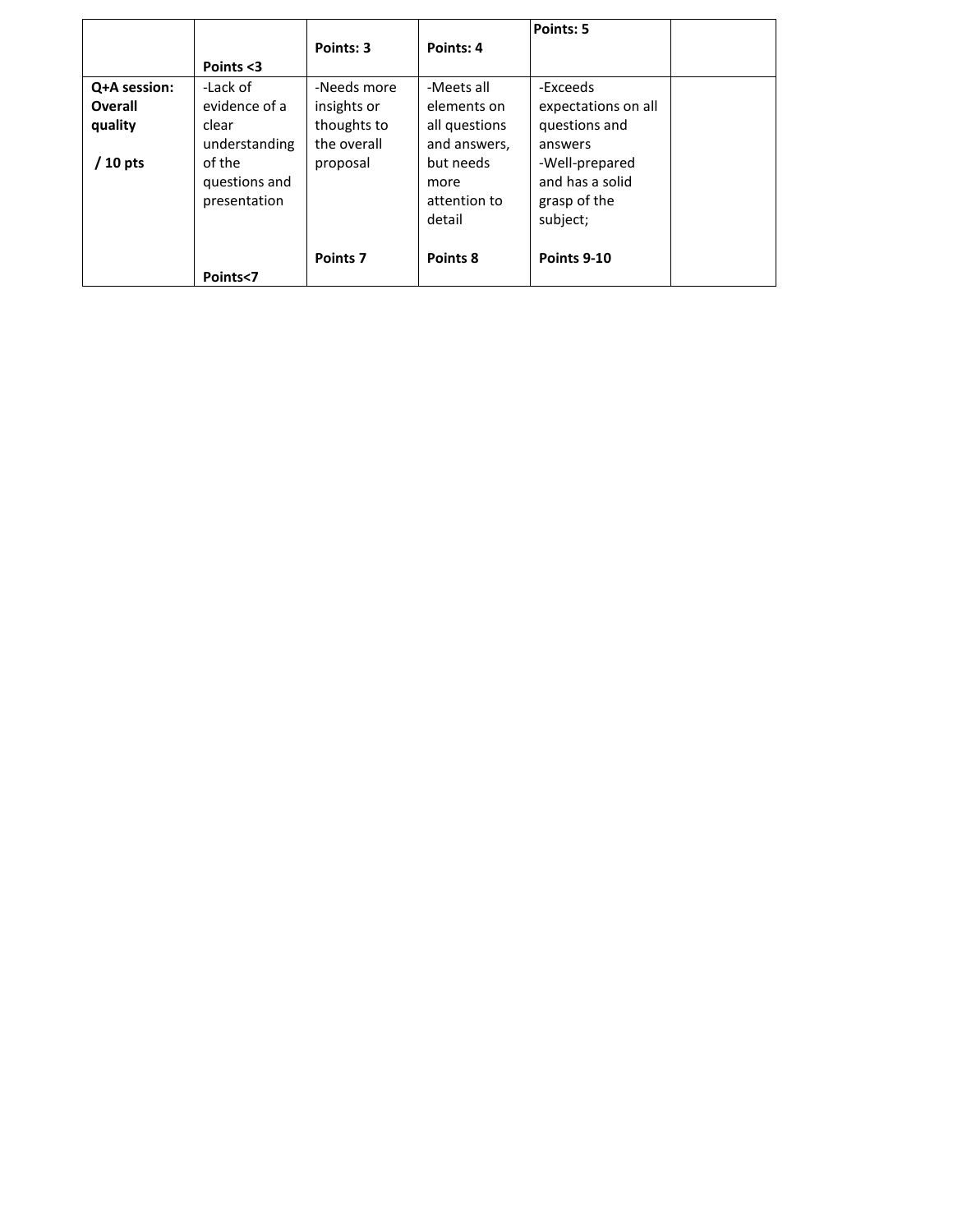#### **DNP Project Report Grading Rubric - 1 Abstract + Introduction (20 pts)**

| Initial<br>$(< 70\%)$                                                                                                                                                   | Emerging<br>$(70-79%)$                                                                                                                  | Developing<br>$(80-89%)$                                                                                                                                    | Highly developed<br>$(90-100%)$                                                                                                                                                                                                                        |
|-------------------------------------------------------------------------------------------------------------------------------------------------------------------------|-----------------------------------------------------------------------------------------------------------------------------------------|-------------------------------------------------------------------------------------------------------------------------------------------------------------|--------------------------------------------------------------------------------------------------------------------------------------------------------------------------------------------------------------------------------------------------------|
|                                                                                                                                                                         |                                                                                                                                         |                                                                                                                                                             |                                                                                                                                                                                                                                                        |
| Inadequate summary of<br>key elements of the<br>project                                                                                                                 | Missing 2-3 key<br>elements                                                                                                             | Missing 1 key elements<br>of abstract                                                                                                                       | Succinct summary of background,<br>purpose, methods, results, and<br>conclusions<br>Limits to 250 words (single<br>paragraph without indentation,<br>citations)                                                                                        |
| Inadequate discussion of<br>known knowledge;<br>lacking narrative of<br>significance of the<br>proposed project to<br>nursing<br>Absence of statistical<br>perspectives | Narrative attempts<br>establishing<br>connection<br>between the<br>proposed project<br>and nursing.<br>Provides vague<br>description of | General discussion of<br>scope and significance of<br>the proposed problem to<br>healthcare and nursing.<br>Attempts to provide<br>statistical perspectives | Clear discussion of scope and<br>significance of the proposed<br>problem; fully communicated its<br>implications to healthcare and<br>nursing<br>Provides comprehensive clinical<br>and statistical perspectives<br>Clear description of key terms and |
| Definitions of key terms<br>are missing                                                                                                                                 | statistical<br>perspectives<br>Vague definition of<br>key terms                                                                         | General description of a<br>few terms                                                                                                                       | definitions related to project<br>outcome measures                                                                                                                                                                                                     |
| Vaguely stated                                                                                                                                                          | Stated without<br>details                                                                                                               | General description of a<br>local problem                                                                                                                   | Clearly stated and detailed<br>description of a local problem;<br>Provides insightful relevance to<br>the identified problem                                                                                                                           |
|                                                                                                                                                                         |                                                                                                                                         |                                                                                                                                                             |                                                                                                                                                                                                                                                        |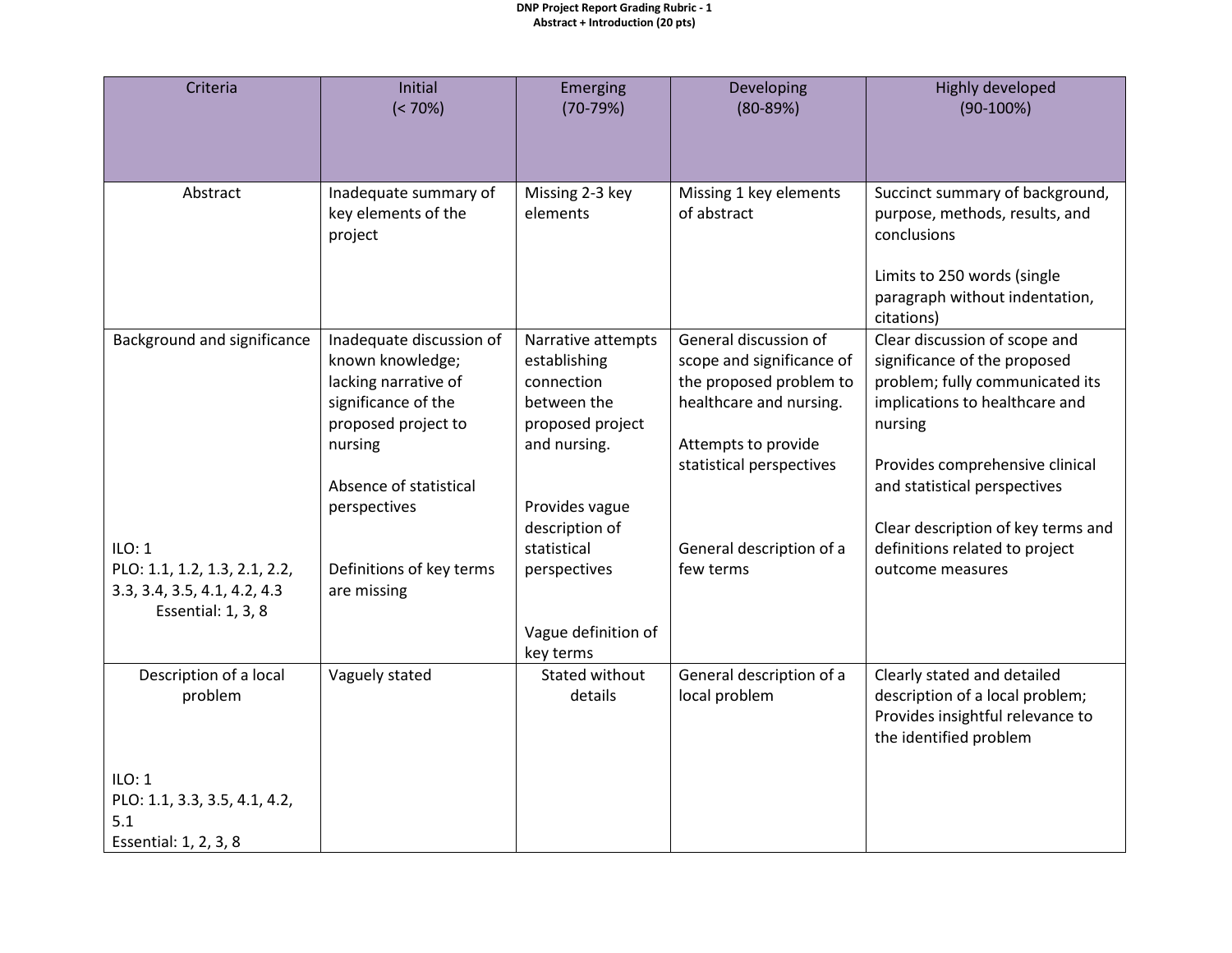| Purpose of the project<br>ILO: 1<br>PLO: 1.1, 2.2, 3.1, 3.3, 3.4,<br>4.1<br>Essential: 1, 8 | Inadequate goals -<br>outcomes not stated | Vague statement<br>of overall goals of<br>the project                                 | Lacks clarity and<br>completeness in overall<br>goals of the project | Clear statement of overall goals of<br>the project with clarity.                                                       |
|---------------------------------------------------------------------------------------------|-------------------------------------------|---------------------------------------------------------------------------------------|----------------------------------------------------------------------|------------------------------------------------------------------------------------------------------------------------|
| Project framework                                                                           | Framework not<br>appropriate for EBP      | <b>Identifies</b><br>framework                                                        | Framework appropriate<br>for the project                             | Comprehensive description of<br>theoretical framework or EBP                                                           |
| ILO: 1                                                                                      | Project proposed                          |                                                                                       |                                                                      | models for the project                                                                                                 |
| PLO: 1.1, 1.2, 3.1, 3.3, 3.4,                                                               |                                           |                                                                                       | Provides rationale for                                               |                                                                                                                        |
| 4.1, 4.2, 4.3                                                                               | Rationale poorly stated                   | Vague explanation                                                                     | framework selected but                                               |                                                                                                                        |
| Essential: 1, 2, 7, 8                                                                       |                                           | for framework<br>selected; poorly<br>matched with the<br>goals of the project<br>plan | lacking in details and<br>insight.                                   | Provides insightful rationale for<br>framework selected and its match<br>with the overall goals of the<br>project plan |
| Assumptions                                                                                 | Assumptions not<br>identified             | Some assumptions<br>identified without                                                | Clear discussion of<br>assumptions with                              | Succinct discussion of assumptions<br>(anticipation) and rationales why                                                |
| ILO: 1                                                                                      |                                           | rationales                                                                            | attempts at rationales                                               | the proposed interventions are                                                                                         |
| PLO: 1.1, 1.3, 1.5, 3.1, 3.3,                                                               |                                           |                                                                                       |                                                                      | expected to work                                                                                                       |
| 3.4, 4.1, 4.2, 4.3                                                                          |                                           |                                                                                       |                                                                      |                                                                                                                        |
| Essential: 2, 6, 7, 8                                                                       |                                           |                                                                                       |                                                                      |                                                                                                                        |

**DNP Project Report Grading Rubric – 2**

**Chapter 2: Literature Review**

| Criteria                                                                                               | <b>Initial</b><br>$(< 70\%)$<br>Points <11                                 | Emerging<br>$(70-79%)$<br>Points 11                                   | Developing<br>$(80 - 89%)$<br>Points $12 - 13$                                   | Highly developed<br>$(90-100%)$<br>Points 14 - 15                    |
|--------------------------------------------------------------------------------------------------------|----------------------------------------------------------------------------|-----------------------------------------------------------------------|----------------------------------------------------------------------------------|----------------------------------------------------------------------|
| Content                                                                                                | Did not address topic.                                                     | Analysis lacks depth or<br>clarity.                                   | General coverage of topic<br>with attempts at analysis<br>and synthesis.         | Comprehensive and insightful<br>analysis with depth and clarity.     |
| PICO & search<br>strategies<br>ILO $1, 2$<br>PLO: 1.1, 1.2, 1.3, 3.3,<br>3.4, 4.1, 4.2, 4.35.1,<br>5.3 | Not apparent within this<br>chapter and no main<br>outcomes were addressed | One or more element<br>missing and general<br>description of outcomes | PICO statement lacking<br>clarity and general<br>description of main<br>outcomes | Clear description of PICO<br>question and addresses main<br>outcomes |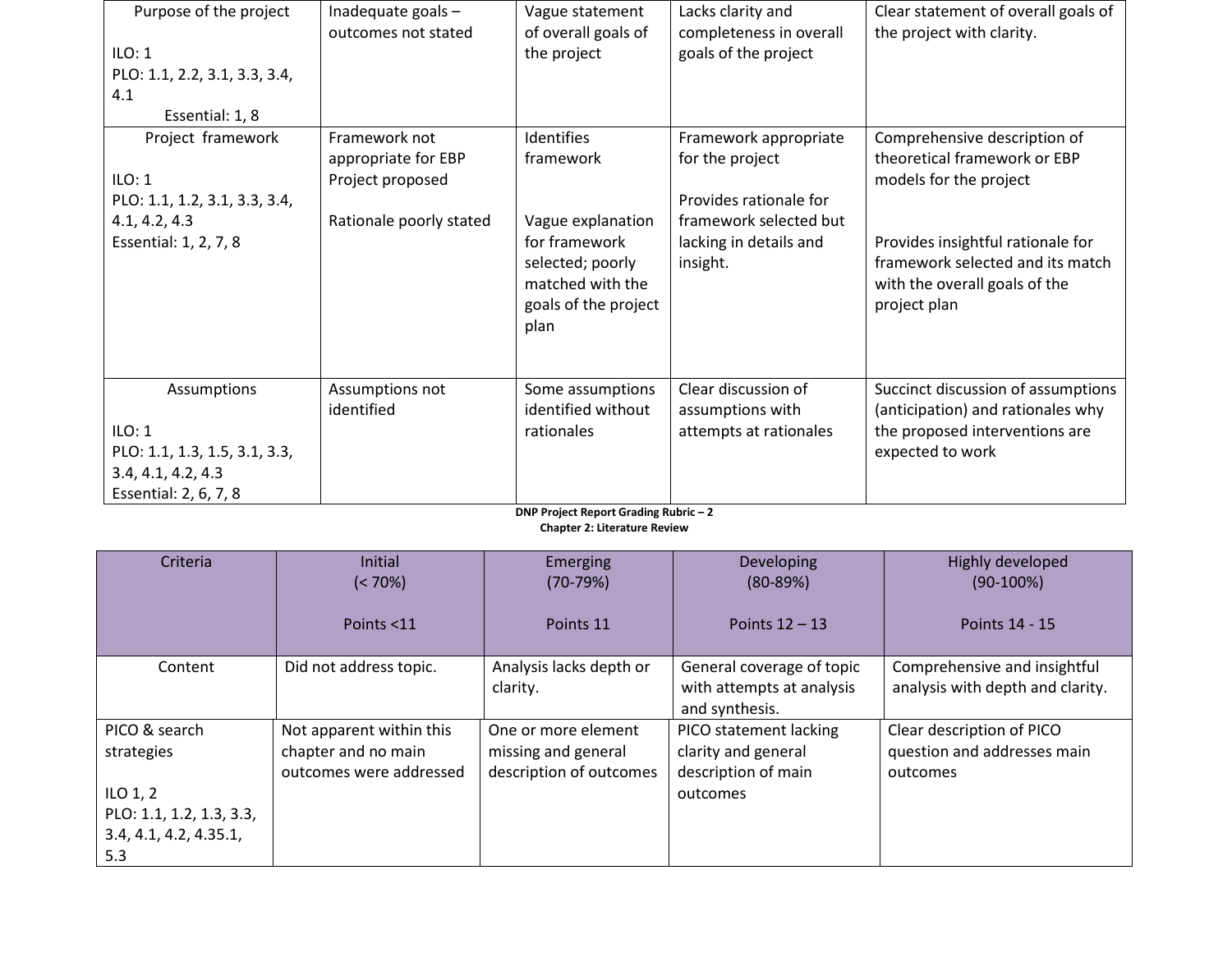| Essential: 2, 3, 6, 8                                                                                                            | Elementary summary of<br>literature without key<br>terms listed                                                                                                                                                  | Elementary search<br>strategies outlined with<br>major key terms listed                                                         | Search strategies stated,<br>unfocused with most key<br>terms used                                                                                                                                                       | Search strategies are clearly<br>stated and focused, including key<br>terms used.                                                                                                                                                                                                                                                                      |
|----------------------------------------------------------------------------------------------------------------------------------|------------------------------------------------------------------------------------------------------------------------------------------------------------------------------------------------------------------|---------------------------------------------------------------------------------------------------------------------------------|--------------------------------------------------------------------------------------------------------------------------------------------------------------------------------------------------------------------------|--------------------------------------------------------------------------------------------------------------------------------------------------------------------------------------------------------------------------------------------------------------------------------------------------------------------------------------------------------|
| <b>Evidence Synthesis</b><br>ILO: 1<br>PLO: 1.1, 1.2, 1.3, 1.5,<br>2.1, 2.1, 3.2, 3.3, 3.4,<br>4.1, 4.2<br>Essential: 1, 2, 3, 8 | Literature presented as a<br>summary of individual<br>studies, connection and<br>synthesis not attempted<br>Diffuse presentation<br>without organization<br>Lack of apparent<br>understanding of the<br>evidence | Attempts at synthesis<br>but thematic<br>progression not clear<br>Lack of organization<br>Insufficient synthesis of<br>evidence | General discussion of<br>currently available<br>knowledge (evidence) from<br>multidisciplinary articles<br>General synthesis of<br>evidence without clarity or<br>focus<br>Initial application made of<br>prior research | Clear discussion of similarities<br>and differences of currently<br>available knowledge (evidence)<br>from multidisciplinary articles (<<br>5 years old)<br>Critical analysis and synthesis of<br>key study findings with clarity<br>and focus<br>Content with good organization<br>The literature review shows a<br>clear understanding of the topic. |
| Summary<br>ILO: 1<br>PLO: 1.2, 2.3, 3.3, 3.4,<br>3.5, 4.1, 4.3, 5.3<br>Essential: 1, 3, 8                                        | Lack of summary of<br>evidence and gaps not<br>clearly identified                                                                                                                                                | Vague description of<br>overall summary;<br>Addressing gaps not in<br>evidence                                                  | General description of<br>overall summary;<br>Correct gaps identified and<br>explanation provided.<br>Initial attempt as resolution<br>provided.                                                                         | Clear description of the overall<br>summary of evidence<br>Identification of gaps between<br>evidence and practice<br>Explains how gaps will be<br>addressed in the project                                                                                                                                                                            |

**DNP Project Report Grading Rubric - 3**

**Chapter 3: Methods (15 pts)**

| Criteria | Initial    | Emerging   | Developing          | Highly developed    |
|----------|------------|------------|---------------------|---------------------|
|          | $(5.70\%)$ | $(70-79%)$ | $(80-89%)$          | $(90-100%)$         |
|          | Points <11 | Points 11  | <b>Points 12-13</b> | <b>Points 14-15</b> |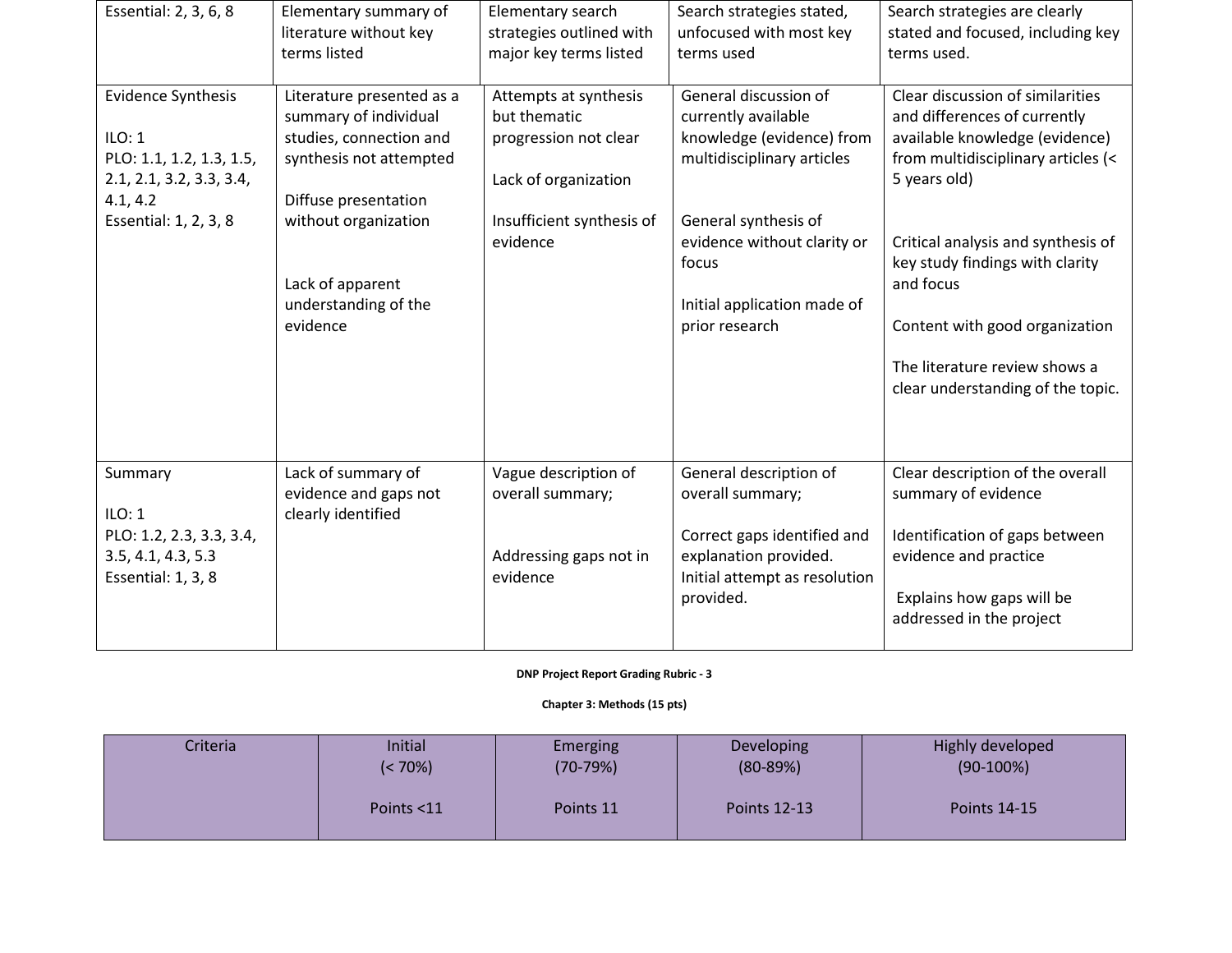| Content                                                                                                                                           | Did not address topic.                                                                          | Analysis lacks depth or<br>clarity.                                                                                               | General coverage of<br>topic with attempts at<br>analysis and synthesis.                             | Exceptionally thorough and<br>insightful analysis with depth and<br>clarity.                                           |
|---------------------------------------------------------------------------------------------------------------------------------------------------|-------------------------------------------------------------------------------------------------|-----------------------------------------------------------------------------------------------------------------------------------|------------------------------------------------------------------------------------------------------|------------------------------------------------------------------------------------------------------------------------|
| Specific Aims of the Project<br>ILO: 1<br>PLO: 1.1, 2.2, 3.1, 3.3, 3.4,<br>4.1<br>Essential: 1, 8                                                 | Aim statement missing                                                                           | Vague aim statement                                                                                                               | Appropriate aim<br>statements but lacks<br>clarity and<br>completeness                               | Clear description of specific aims of<br>the project, including outcomes<br>and processes measures                     |
| Setting<br>ILO: $1,2$<br>PLO: 1.1, 1.2, 1.3, 1.4, 1.5,<br>2.1, 2.2, 2.3, 3.3, 3.4, 3.5,<br>4.1, 4.2, 4.3, 5.1, 5.2<br>Essential: 1, 3, 6, 8       | Description of setting<br>is missing                                                            | Incomplete description<br>of setting                                                                                              | General description of<br>setting                                                                    | Clear description of the project<br>setting                                                                            |
| Project Design<br>ILO: 2<br>PLO: 1.1, 1.2, 1.3, 1.4, 1.5,<br>2.1, 2.2, 2.3, 3.3, 3.4, 3.5,<br>4.1, 4.2, 4.3, 5.1, 5.2<br>Essential: 2, 3, 5, 6, 8 | Project design not<br>articulated                                                               | Incomplete description<br>of project design<br>Design is not matched<br>with the project aims                                     | General description of<br>project design<br>Appropriate design in<br>relation to the project<br>aims | Clear description of project design<br>Appropriate design in relation to<br>the project aims                           |
| Sample<br>ILO: $1,2$<br>PLO: 1.1, 1.2, 1.3, 1.4, 1.5,<br>2.1, 2.2, 2.3, 3.3, 3.4, 3.5,<br>4.1, 4.2, 4.3, 5.1, 5.2<br>Essential: 1, 3, 6, 8        | Sampling not<br>articulated                                                                     | Incomplete description<br>of sampling methods                                                                                     | Description of sampling<br>with 1-2 partial<br>information                                           | Clear description of sampling<br>methods, inclusion/exclusion<br>criteria                                              |
| Project Implementation (or<br>intervention)<br>ILO: 2<br>PLO: 1.5, 2.2, 3.3, 3.4, 3.5,<br>4.1, 4.2<br>Essential: 2, 3, 4, 5, 6, 8                 | Limited description of<br>project<br>implementation, step<br>by step processes not<br>included. | Vague discussion<br>regarding the<br>description of project<br>implementation;<br>Limited discussion of<br>step by step processes | General description of<br>project implementation<br>including step by step<br>processes.             | Detailed description of the project<br>implementation and step-by-step<br>procedures that others could<br>reproduce it |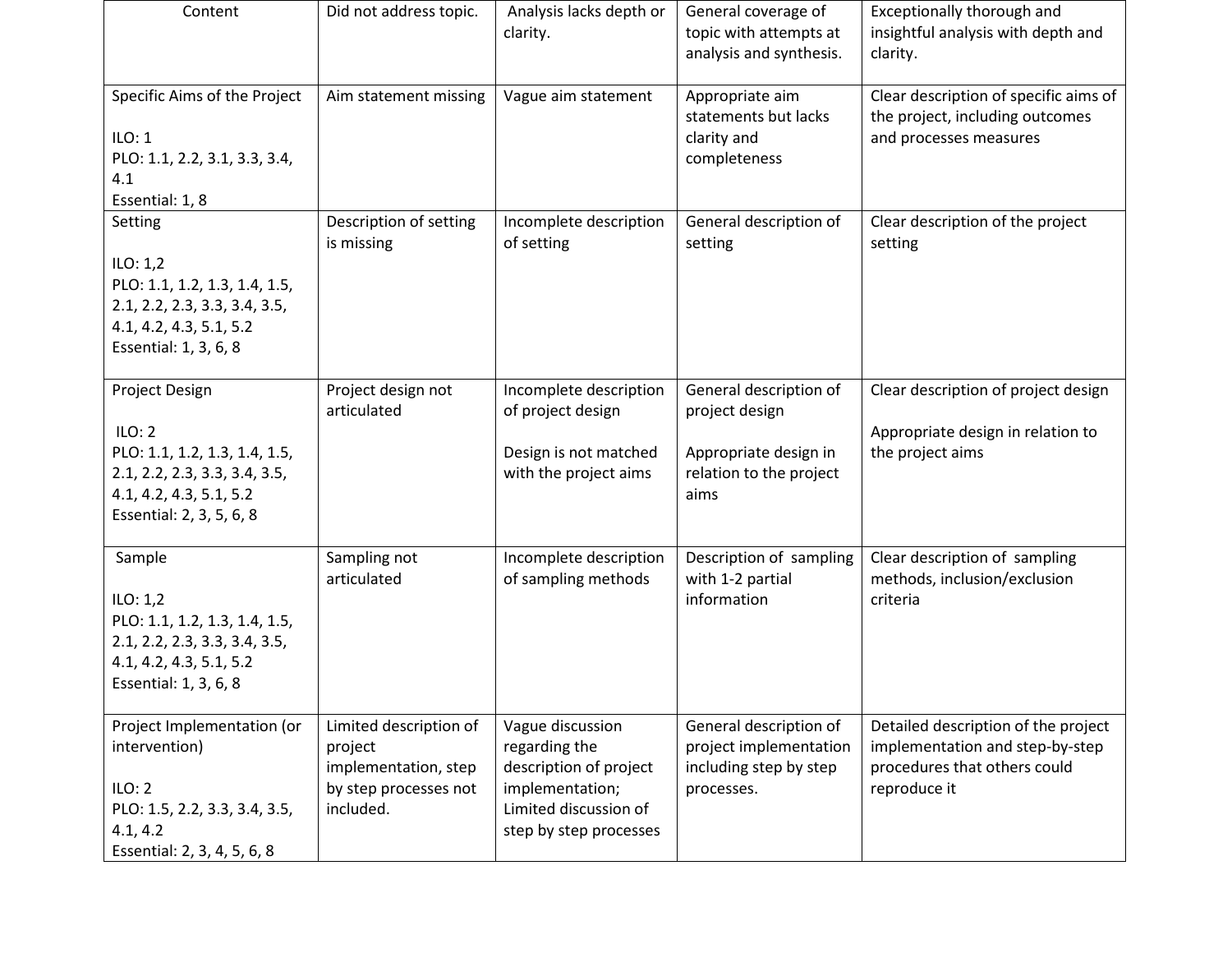|                                                                                      | Limited description of<br>anticipated deviations<br>Description of team<br>members and their<br>roles are missing | Anticipated deviations<br>listed and explained<br>with resolution not<br>present<br>Vague description of<br>team members and<br>their roles | Anticipated deviations<br>are explained with<br>resolution partially<br>identified<br>Clear description of<br>team members, but<br>their roles are not clear | Anticipated deviations are clearly<br>explained with a resolution for any<br>conflicts that may have occurred.<br>Clear description of team members<br>and their roles involved in the<br>project |
|--------------------------------------------------------------------------------------|-------------------------------------------------------------------------------------------------------------------|---------------------------------------------------------------------------------------------------------------------------------------------|--------------------------------------------------------------------------------------------------------------------------------------------------------------|---------------------------------------------------------------------------------------------------------------------------------------------------------------------------------------------------|
| Measurements                                                                         | Inadequate<br>description of data                                                                                 | Incomplete discussion<br>of data collection tools                                                                                           | General discussion of<br>the data collection tools                                                                                                           | Thorough, clear discussion of the<br>description of data collection tools                                                                                                                         |
| <b>Data Collection Procedures</b>                                                    | collection tools for<br>both                                                                                      | Incomplete data                                                                                                                             | including<br>questionnaires, surveys                                                                                                                         | for outcome and process measures<br>such as surveys, observation                                                                                                                                  |
| Data Analysis                                                                        | outcomes/process<br>measures                                                                                      | collection tools for<br>both outcome/process                                                                                                | Data collection tools for                                                                                                                                    | checklists, audit tools, or<br>psychometric instruments                                                                                                                                           |
| <b>Ethical Considerations</b>                                                        |                                                                                                                   | measures<br>Limited discussion of                                                                                                           | outcome measures<br>only; tools for process                                                                                                                  | Discussion of validity and reliability                                                                                                                                                            |
| ILO: 2<br>PLO: 1.1, 1.2, 1.3, 1.5, 2.2,                                              | Instruments identified,<br>validity and reliability                                                               | instruments present<br>including validity and                                                                                               | measures are missing                                                                                                                                         | analysis.                                                                                                                                                                                         |
| 2.3, 3.1, 3.2, 3.3, 3.4, 3.5,<br>4.1, 4.2, 5.1, 5.2, 5.3<br>Essential: 2, 3, 6, 7, 8 | not included.                                                                                                     | reliability.<br>Limited description of                                                                                                      | Discussion of validity<br>and reliability.                                                                                                                   | Sample of data collection tool<br>included in Appendix-permission<br>of copyrighted tool addressed.                                                                                               |
|                                                                                      | Inadequate                                                                                                        | timelines and data                                                                                                                          | Sample of data<br>collection tool included                                                                                                                   |                                                                                                                                                                                                   |
|                                                                                      | description of data<br>collection procedures                                                                      | collection procedures;                                                                                                                      | in Appendix-<br>permission of                                                                                                                                | Clear description of the timelines<br>of the project and data collection<br>procedures                                                                                                            |
|                                                                                      | Limited attempts<br>outlining statistical<br>analysis completed.                                                  | Statistical analysis<br>process outlined,<br>discussion regarding<br>appropriateness not<br>clearly identified.                             | copyrighted tool<br>addressed.<br>General description of<br>timelines and data<br>collection procedures                                                      | Statistical analysis process clearly<br>outlined, appropriate for project<br>aims                                                                                                                 |
|                                                                                      | Limited discussion on<br>ethical considerations                                                                   | Partial list<br>Actual/Potential ethical<br>considerations                                                                                  | Statistical analysis<br>process outlined,                                                                                                                    | Actual/Potential ethical<br>considerations discussed                                                                                                                                              |
|                                                                                      | IRB approvals included<br>for all institutions                                                                    | identified, limited<br>discussion regarding<br>how to address                                                                               | appropriate for project<br>aims/ design                                                                                                                      | IRB approvals included for all<br>institutions                                                                                                                                                    |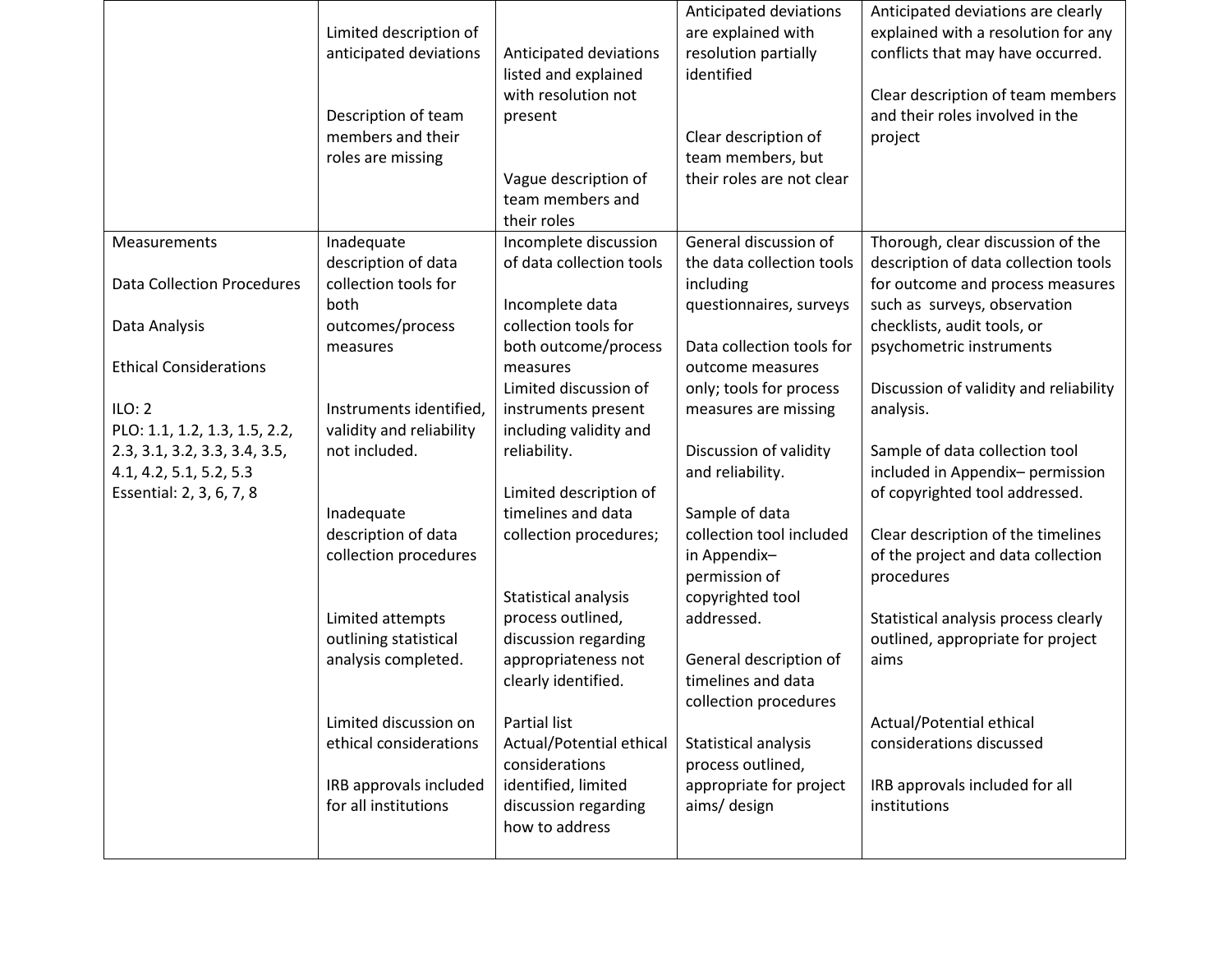| IRB approvals included                   | Actual/Potential ethical |
|------------------------------------------|--------------------------|
| for all institutions                     | considerations           |
|                                          | identified and limited   |
|                                          | discussion of how these  |
|                                          | will be addressed        |
|                                          |                          |
|                                          | IRB approvals included   |
|                                          | for all instructions     |
| <b>DND Broject Bonort Crading Bubrie</b> |                          |

**DNP Project Report Grading Rubric - 4**

#### **Chapter 4: Results (15 pts)**

| Criteria                                                                                                                            | <b>Initial</b><br>$(< 70\%)$                                                                           | Emerging<br>$(70-79%)$                                                                                                                 | Developing<br>$(80-89%)$                                                                | Highly developed<br>$(90-100%)$                                                                                                                 |
|-------------------------------------------------------------------------------------------------------------------------------------|--------------------------------------------------------------------------------------------------------|----------------------------------------------------------------------------------------------------------------------------------------|-----------------------------------------------------------------------------------------|-------------------------------------------------------------------------------------------------------------------------------------------------|
|                                                                                                                                     | Points <11                                                                                             | Points 11                                                                                                                              | Points $12 - 13$                                                                        | Points 14 - 15                                                                                                                                  |
| Content                                                                                                                             | Did not address topic.                                                                                 | Analysis lacks depth or<br>clarity.                                                                                                    | General coverage of topic<br>with attempts at analysis<br>and synthesis.                | <b>Exceptionally thorough</b><br>and insightful analysis with<br>depth and clarity.                                                             |
| <b>Reports of Project Findings</b><br>Modifications to<br>Intervention and any<br><b>Unintended Consequences</b><br>(if applicable) | Partial list of results<br>presented.                                                                  | Results are presented with<br>attempts at a logical<br>presentation                                                                    | Results are presented with<br>attempts at a logical and<br>systematic presentation      | Detailed description of<br>project findings on<br>outcome and process<br>measures; All results are<br>presented logically and<br>systematically |
| ILO: 2<br>PLO: 1.3, 1.4, 3.1, 3.3, 3.4,<br>3.5, 4.1, 4.3, 5.1, 5.2<br>Essential: 3, 4, 7, 8                                         | Findings are not identified<br>by significance.<br>Presentation is without<br>clarity                  | Findings are presented,<br>significance not identified                                                                                 | Significant findings are<br>presented.                                                  | Significant findings are<br>presented clearly and<br>concisely.                                                                                 |
| Tables, Charts, or Figures                                                                                                          | Tables/charts are<br>presented with limited<br>discussion for<br>interpretation. Difficult to<br>read. | Tables/charts with<br>adequate discussion of<br>interpretation,<br>presentation has some<br>detail. Reading is<br>sometimes difficult. | Tables/charts and<br>narrative discussion is<br>clear and logical with<br>minimal gaps. | Tables/charts and<br>narrative discussions are<br>presented in exceptional<br>detail and logical<br>sequence.                                   |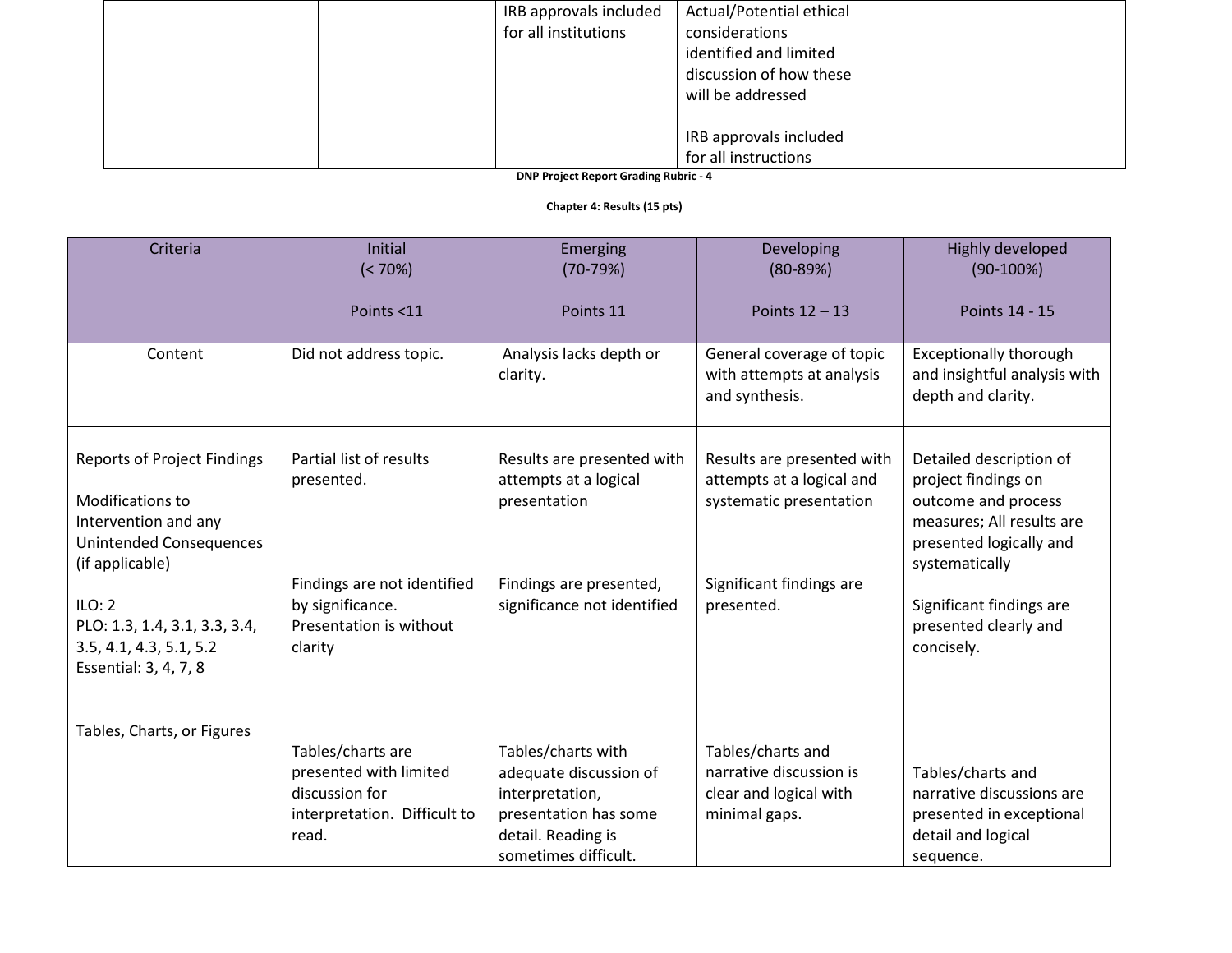# **DNP Project Report Grading Rubric – 5**

**Chapter 5: Discussion (15 pts)**

| Criteria                                                                                                                       | Initial<br>$(< 70\%)$                                                                                                        | Emerging<br>$(70-79%)$                                                                                                         | Developing<br>$(80-89%)$                                                                                                          | Highly developed<br>$(90-100%)$                                                                                                                          |
|--------------------------------------------------------------------------------------------------------------------------------|------------------------------------------------------------------------------------------------------------------------------|--------------------------------------------------------------------------------------------------------------------------------|-----------------------------------------------------------------------------------------------------------------------------------|----------------------------------------------------------------------------------------------------------------------------------------------------------|
|                                                                                                                                | Points <11                                                                                                                   | Points 11                                                                                                                      | <b>Points 12-13</b>                                                                                                               | <b>Points 14-15</b>                                                                                                                                      |
| Content                                                                                                                        | Did not address<br>topic                                                                                                     | Analysis lacks depth or<br>clarity.                                                                                            | Topical analysis lacks<br>depth or clarity.                                                                                       | Exceptionally thorough and<br>insightful analysis with depth and<br>clarity.                                                                             |
| Summary and interpretation of<br>Key findings                                                                                  | Initial findings<br>presented, but<br>connection to<br>clinical significance                                                 | Findings are presented<br>without clarity; Initial<br>connection to clinical<br>significance attempted                         | Some key findings are<br>presented with clarity<br>lacking. Initial connection<br>to clinical significance                        | All key project findings on<br>outcomes/process measures are<br>clearly presented, and connection<br>to clinical significance is                         |
| ILO: 2<br>PLO: 1.2, 1.3, 2.2, 4.1, 4.2, 4.3,                                                                                   | absent.                                                                                                                      |                                                                                                                                | provided.                                                                                                                         | congruent.                                                                                                                                               |
| 5.1, 5.3<br>Essential: 1, 3, 5, 6, 7, 8                                                                                        | Effect of the<br>results is absent                                                                                           | Limited discussion<br>attempted of effect of the<br>results to aid in<br>comprehension of project<br>findings.                 | The effect of the results<br>to the project are<br>presented to aid in<br>comprehension of<br>significance of project<br>findings | The effect of the results to the<br>project is clearly and concisely<br>presented to aid in the<br>comprehension of significance of<br>project findings. |
| Comparison of findings with<br>existing evidence<br>ILO: 2<br>PLO: 2.1, 3.4, 3.5, 4.2, 5.1, 5.3<br>Essential: 1, 3, 4, 5, 7, 8 | Initial comparison;<br>Some duplication<br>of literature review<br>included.<br>Connection to<br>literature not<br>provided. | Initial comparison to the<br>literature without clarity                                                                        | Compare the project<br>results with findings<br>from existing evidence<br>with repetition                                         | Compare the project results with<br>findings from existing evidence<br>without repeating the literature<br>review - with depth and clarity               |
| Implications<br>for practice<br>ILO: 3<br>PLO: 1.5, 2.1, 2.2, 2.3, 3.3, 3.4,<br>3.5, 4.1, 4.2, 4.3, 5.3, 5.2                   | <b>Explanation not</b><br>provided                                                                                           | Partial explanation on<br>what the results indicate<br>in the real world: nursing<br>practice, nursing<br>education, or policy | General explanation on<br>what the results indicate<br>in the real world: nursing<br>practice, nursing<br>education, or policy    | Explained clearly what the results<br>indicate in the real world: nursing<br>practice, nursing education, or<br>policy                                   |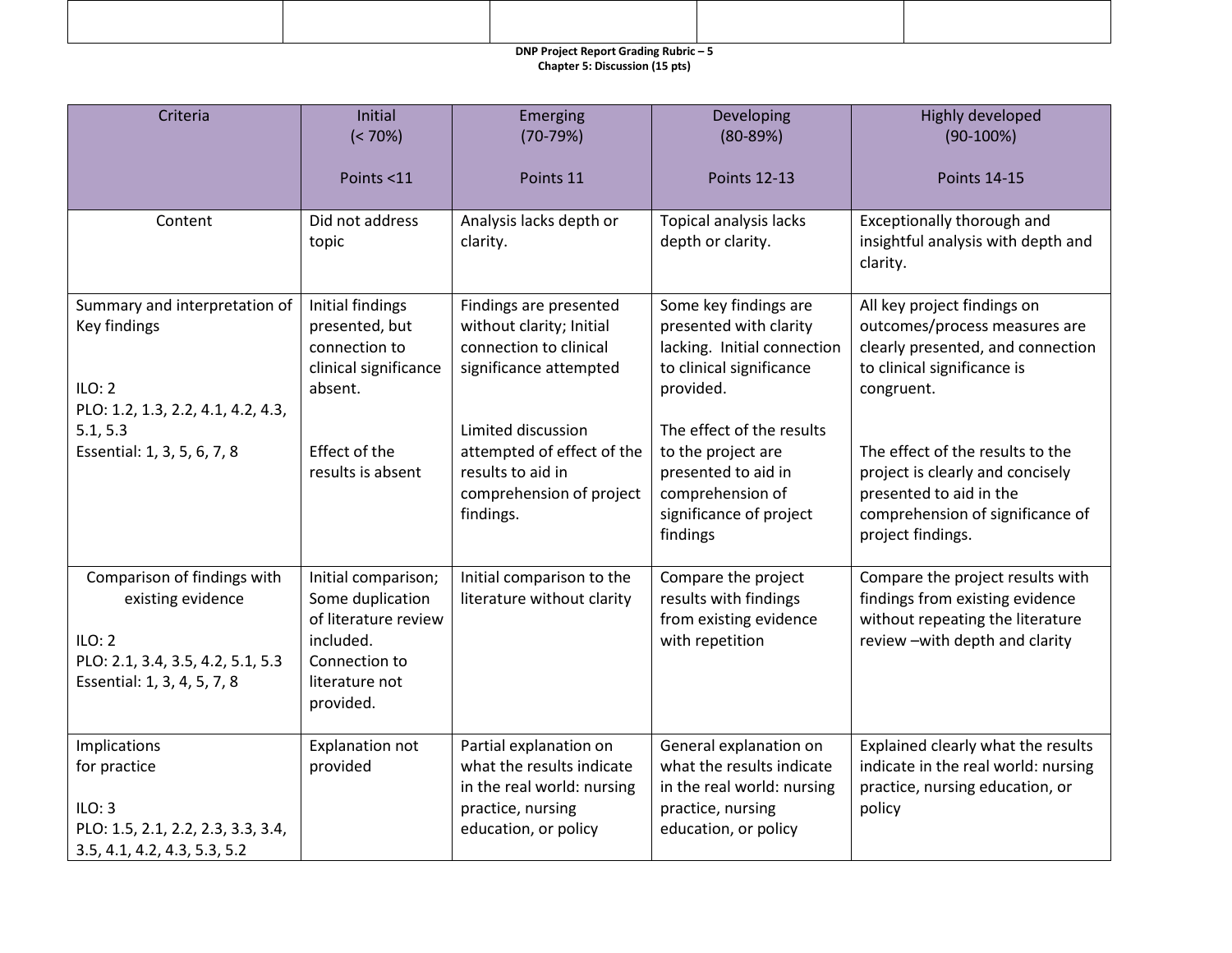| Essential: 2, 3, 4, 5, 6, 7, 8     | Interpretations<br>missing                                                                                                     | Interpretations not<br>focused                                                                                                             | Interpretations adequate                                                                                                                                     | Interpretations well-founded on<br>project findings and consistent                                                                             |
|------------------------------------|--------------------------------------------------------------------------------------------------------------------------------|--------------------------------------------------------------------------------------------------------------------------------------------|--------------------------------------------------------------------------------------------------------------------------------------------------------------|------------------------------------------------------------------------------------------------------------------------------------------------|
|                                    | Limited discussion<br>of applicability of<br>project results,<br>connection to<br>practice or<br>leadership not in<br>evidence | Vague discussion<br>presented relating<br>applicability of project<br>results to current<br>practice, education,<br>policy, or leadership. | Discussion and attempts<br>at analysis regarding the<br>applicability of the project<br>results in current practice,<br>education, policy, or<br>leadership. | Insightful analysis and discussion<br>of the applicability of the project<br>results in current practice,<br>education, policy, or leadership. |
| Sustainability and spread to       | Sustainability not                                                                                                             | Initial discussion On                                                                                                                      | General discussion on                                                                                                                                        | Detailed discussion on short and                                                                                                               |
| other contexts                     | addressed                                                                                                                      | sustainability                                                                                                                             | either short or long term                                                                                                                                    | long term change of                                                                                                                            |
| ILO: 3                             |                                                                                                                                |                                                                                                                                            | change of<br>practice/leadership within                                                                                                                      | practice/leadership within<br>healthcare for sustainability and                                                                                |
| PLO: 1.3, 1.4, 2.1, 2.2, 3.4, 3.5, |                                                                                                                                |                                                                                                                                            | healthcare for                                                                                                                                               | spread to other settings                                                                                                                       |
| 4.2, 4.3, 5.3                      |                                                                                                                                |                                                                                                                                            | sustainability and spread                                                                                                                                    |                                                                                                                                                |
| Essential: 3, 5, 7, 8              |                                                                                                                                |                                                                                                                                            | to other settings                                                                                                                                            |                                                                                                                                                |
| Limitations and                    | Limitations are not                                                                                                            | Vague discussion of                                                                                                                        | General discussion on a                                                                                                                                      | A thorough discussion on potential                                                                                                             |
| recommendations for further        | discussed                                                                                                                      | potential limitations                                                                                                                      | few limitations as it                                                                                                                                        | limitations of the project findings                                                                                                            |
| study                              |                                                                                                                                |                                                                                                                                            | relates to the                                                                                                                                               | as it relates to the dissemination                                                                                                             |
|                                    |                                                                                                                                | Vague recommendations                                                                                                                      | dissemination                                                                                                                                                |                                                                                                                                                |
| ILO:3                              |                                                                                                                                | for future study                                                                                                                           |                                                                                                                                                              | Clear and detailed                                                                                                                             |
| PLO:1.5, 2.3, 3.5, 4.2, 5.3        | Recommendations                                                                                                                |                                                                                                                                            | General                                                                                                                                                      | recommendations for future study                                                                                                               |
| Essential: 2, 5, 6, 7, 8           | not articulated.                                                                                                               | <b>Recommendations will</b><br>include a narrative                                                                                         | recommendations for                                                                                                                                          |                                                                                                                                                |
|                                    |                                                                                                                                | description of potential                                                                                                                   | future study                                                                                                                                                 | Recommendations will include a<br>comprehensive narrative                                                                                      |
|                                    |                                                                                                                                | changes are being                                                                                                                          | <b>Recommendations will</b>                                                                                                                                  | description of what changes are                                                                                                                |
|                                    |                                                                                                                                | proposed for future                                                                                                                        | include a narrative                                                                                                                                          | being proposed for future                                                                                                                      |
|                                    |                                                                                                                                | projects.                                                                                                                                  | description of what                                                                                                                                          | projects.                                                                                                                                      |
|                                    |                                                                                                                                |                                                                                                                                            | changes are being<br>proposed for future                                                                                                                     |                                                                                                                                                |
|                                    |                                                                                                                                |                                                                                                                                            | projects.                                                                                                                                                    |                                                                                                                                                |
|                                    |                                                                                                                                |                                                                                                                                            |                                                                                                                                                              |                                                                                                                                                |
|                                    |                                                                                                                                |                                                                                                                                            |                                                                                                                                                              |                                                                                                                                                |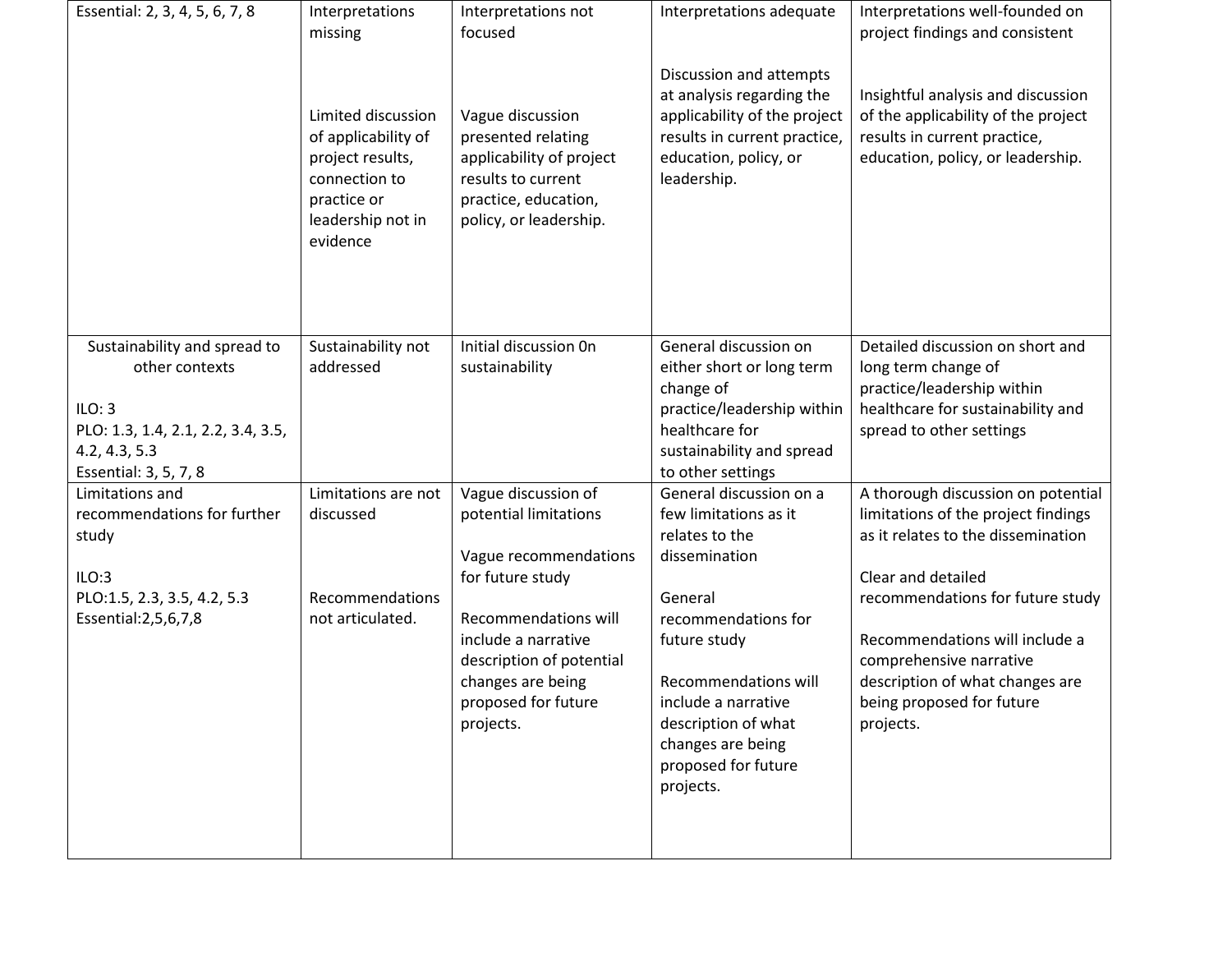| Policy generation (if              | Policy not         | Proposes a potential     | Proposes a possible policy | Articulates a possible policy that is |
|------------------------------------|--------------------|--------------------------|----------------------------|---------------------------------------|
| applicable)                        | addressed          | policy change, does not  | change, connection to the  | generated by the project findings     |
|                                    |                    | incorporate generated    | project results attempted  |                                       |
| ILO: 3                             |                    | project findings         |                            |                                       |
| PLO: 1.4, 2.1, 2.2, 3.4, 3.5, 4.2, |                    |                          |                            |                                       |
| 4.3, 5.3                           |                    |                          |                            |                                       |
| Essential: 3, 5, 7, 8              |                    |                          |                            |                                       |
| Conclusions                        | Conclusions with   | Presents a vague         | Presents a general         | Presents a detailed summary of        |
|                                    | minimal summary    | summary of conclusions   | summary of conclusions     | conclusions.                          |
| ILO: 3                             |                    |                          |                            |                                       |
| PLO: 1.5, 2.3, 3.5, 4.3, 5.1, 5.3  | Interpretations of | Provides initial         | Provides general           | Provides clear insightful             |
| Essential: 1, 3, 4, 7, 8           | the conclusions    | interpretations          | interpretations            | interpretations                       |
|                                    | attempted          |                          |                            |                                       |
|                                    |                    | Conclusions presented    | Conclusions presented      | Conclusions presented clearly         |
|                                    | Conclusions        | have vague connection to | have general connection    | connect to the purpose and            |
|                                    | presented have     | the purpose and findings | to purpose and findings of | findings of the project.              |
|                                    | minimal            | of the project.          | the project.               |                                       |
|                                    | connection to the  |                          |                            |                                       |
|                                    | purpose and        |                          |                            |                                       |
|                                    | findings of the    |                          |                            |                                       |
|                                    | project.           |                          |                            |                                       |

**DNP Project Report Grading Rubric – 6 Scientific Writing (15 pts) + Appendices (5 pts)**

| Criteria                                                    | Initial<br>$(< 70\%)$                                                                                  | Emerging<br>$(70-79%)$                                                                                                   | Developing<br>$(80-89%)$                                                                                        | Highly developed<br>$(90-100%)$                                                               |
|-------------------------------------------------------------|--------------------------------------------------------------------------------------------------------|--------------------------------------------------------------------------------------------------------------------------|-----------------------------------------------------------------------------------------------------------------|-----------------------------------------------------------------------------------------------|
|                                                             |                                                                                                        |                                                                                                                          |                                                                                                                 |                                                                                               |
| 16. Writing style,<br>grammar,<br>spelling, & APA<br>format | • The paper includes<br>mechanical and<br>grammatical errors, and<br>uses little critical<br>language. | • Occasional errors of<br>grammar and mechanics<br>are displayed.<br>• Part of the paper is<br>written cogently, and the | • A few minor grammatical<br>errors<br>• Most of the paper is<br>written cogently<br>- A few deviation from the | The style is virtually<br>free of grammatical or<br>mechanical errors.<br>The entire paper is |
| $/$ 15 pts                                                  | • The paper is written                                                                                 | flow is a bit awkward.                                                                                                   | current APA format                                                                                              | written cogently and                                                                          |
| 17.<br>18.                                                  | rather diffusely and does<br>not flow smoothly.                                                        | • There is occasional<br>deviation from the                                                                              |                                                                                                                 | flows smoothly.                                                                               |
|                                                             | • There are frequent                                                                                   | current APA format.                                                                                                      |                                                                                                                 | The paper adheres to                                                                          |
|                                                             | deviations from the                                                                                    |                                                                                                                          |                                                                                                                 | the current APA format                                                                        |
|                                                             | current APA format.                                                                                    |                                                                                                                          |                                                                                                                 | throughout the paper                                                                          |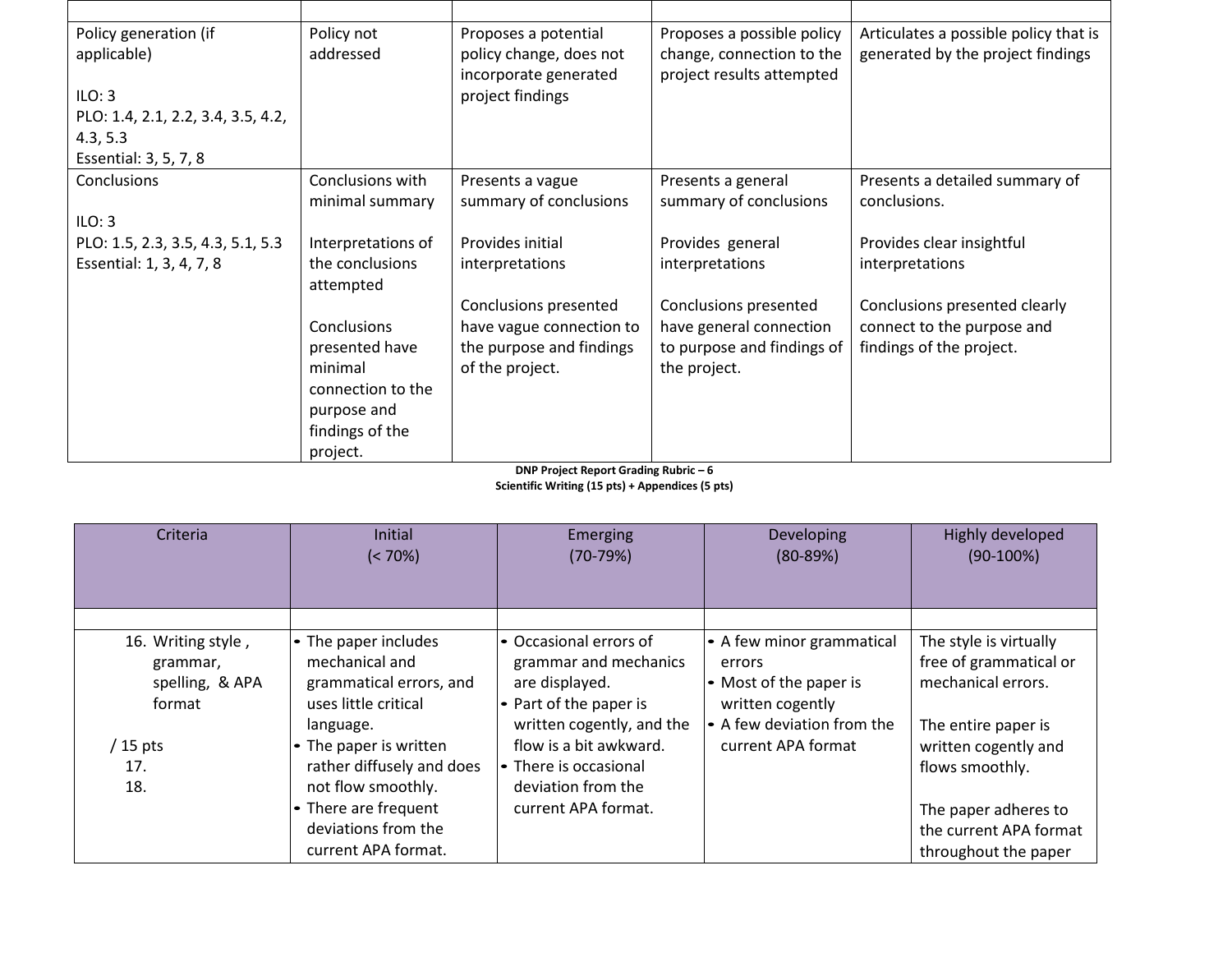|                                                           |                                                                   | • Points 11                                                      | $\bullet$ Points 12-13                                 | (levels of headings,<br>intext/references                  |
|-----------------------------------------------------------|-------------------------------------------------------------------|------------------------------------------------------------------|--------------------------------------------------------|------------------------------------------------------------|
|                                                           | $\bullet$ Points <11                                              |                                                                  |                                                        | citations)                                                 |
|                                                           |                                                                   |                                                                  |                                                        | l• Points 14-15                                            |
| 19. Table of Contents,<br>Appendices<br>(Tables, Figures) | • Incomplete Table of<br>Content, Appendices with<br>major errors | • Incomplete Table of<br>Content, Appendices with<br>some errors | • Table of Content,<br>Appendices with minor<br>errors | Table of Content,<br>Appendices included as<br>appropriate |
| / 5 pts<br>20.                                            | $\bullet$ Points <3                                               | $\bullet$ Points 3.5                                             | Points 4                                               | l• Points 5                                                |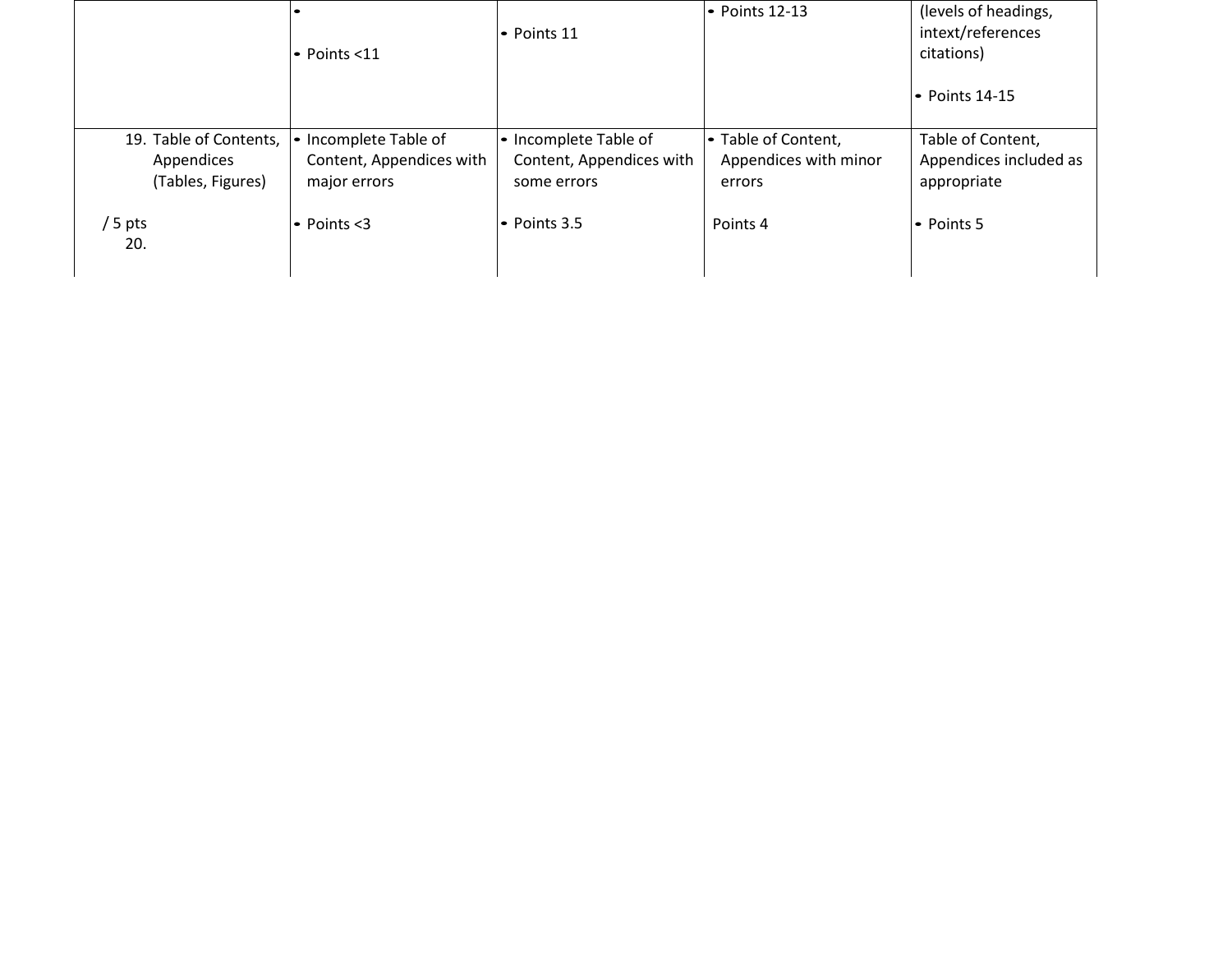# GNSG 7080 Final Project Description

Develop a written document that encompasses your analysis and interpretations of the following through the lens of your chosen model:

- 1. Policies
- 2. State events
- 3. Healthcare Disparities
- 4. Healthcare Issues
- 5. In-depth exploration of preventive measures and components.
- Looking into social determinants of health, upstream thinking and epigenetics, you decide to apply for funding to address an issue of interest in your community. A local organization is accepting proposals for this year's grant money to direct your application. This proposal includes a background of the issue, plan, and evaluation focused on improving health in the community.
- This written document will be developed over the duration of 4 weeks. It will consist of 10 pages that depict your execution of a politically effective action to improve population health. Attach your Final Project Part 1 model as an appendix to support the dissemination of your plan.
- Consider a population health issue/DNP topic that you are concerned about and using your model to change hearts and minds, behaviors, and structures to impact this issue. Consider frames or a way of explaining this issue that would be compelling for those you seek to influence. What are the data and research that support your strategies and frames? Who are you seeking to influence and why? Who can you bring on as allies? Who might be an adversary, and what are some counter arguments for this possible opposition? Can you think of any personal stories that are illustrative of your issue? Include your model diagram from part 1 depicting the specifics of your topic within the model. Present a timeline or plan for implementation (model and timeline can be appendices)

# Rubric:

1. **Overall purpose of your project described clearly, with specific, measurable objectives** *(10 points)*

# 2. **Background** *(10 points)*

- 1. Provide a short narrative to describe the current healthcare situation and the problem to be addressed using statistics to support your initiative
- 2. What current policies or programs are in place, describe their effectiveness
- 3. What barriers do you anticipate in implementing your change and how will you address them?

# 3. **Summary:** *(10 points)*

- 1. Describe in detail the context or community this proposal is addressing
- 2. Share the management plan details including an analysis of costs, personnel, and any other expenses
- 4. **Healthcare Initiatives** *(8 points)*